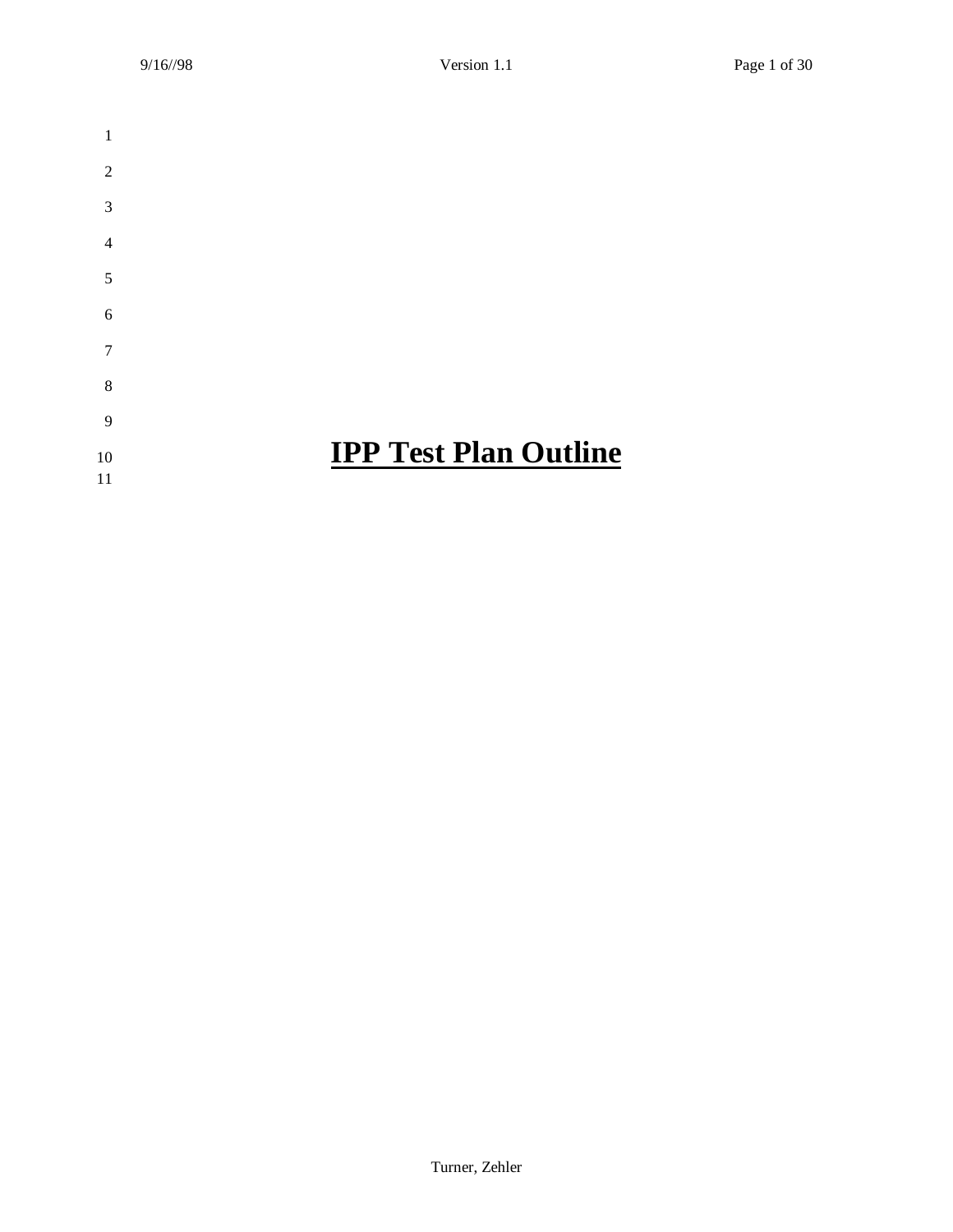#### $12\,$

# **Table of Contents**

| 13 | $\mathbf{1}$  |        |  |
|----|---------------|--------|--|
| 14 | 1.1           |        |  |
| 15 | 1.2           |        |  |
| 16 | 1.3           |        |  |
| 17 |               | 1.3.1  |  |
| 18 |               | 1.3.2  |  |
| 19 |               | 1.3.3  |  |
| 20 |               | 1.3.4  |  |
|    |               |        |  |
| 21 | $\mathbf{2}$  |        |  |
| 22 | 2.1           |        |  |
| 23 |               | 2.1.1  |  |
| 24 |               | 2.1.2  |  |
| 25 |               | 2.1.3  |  |
| 26 | 2.2           |        |  |
| 27 |               | 2.2.1  |  |
| 28 |               | 2.2.2  |  |
| 29 | 2.3           |        |  |
| 30 | 2.4           |        |  |
| 31 |               | 2.4.1  |  |
| 32 |               | 2.4.2  |  |
| 33 |               | 2.4.3  |  |
| 34 | $2.5^{\circ}$ |        |  |
| 35 |               | 2.5.1  |  |
| 36 |               | 2.5.2  |  |
| 37 |               | 2.5.3  |  |
| 38 | 2.6           |        |  |
| 39 |               | 2.6.1  |  |
| 40 |               | 2.6.2  |  |
| 41 |               | 2.6.3  |  |
| 42 |               | 2.6.4  |  |
| 43 |               | 2.6.5  |  |
| 44 |               | 2.6.6  |  |
| 45 | 2.7           |        |  |
| 46 |               | 2.7.1  |  |
| 47 | 2.8           |        |  |
| 48 |               | 2.8.1  |  |
| 49 |               |        |  |
| 50 |               |        |  |
| 51 |               | 2.8.4  |  |
| 52 | 2.9           |        |  |
| 53 |               | 2.9.1  |  |
| 54 |               | 2.9.2  |  |
| 55 |               | 2.9.3  |  |
| 56 |               | 2.9.4  |  |
| 57 | 2.10          |        |  |
| 58 |               | 2.10.1 |  |
| 59 |               | 2.10.2 |  |
| 60 |               | 2.10.3 |  |
| 61 |               | 2.10.4 |  |
| 62 |               | 2.10.5 |  |
| 63 |               | 2.10.6 |  |
| 64 | 2.11          |        |  |
|    |               |        |  |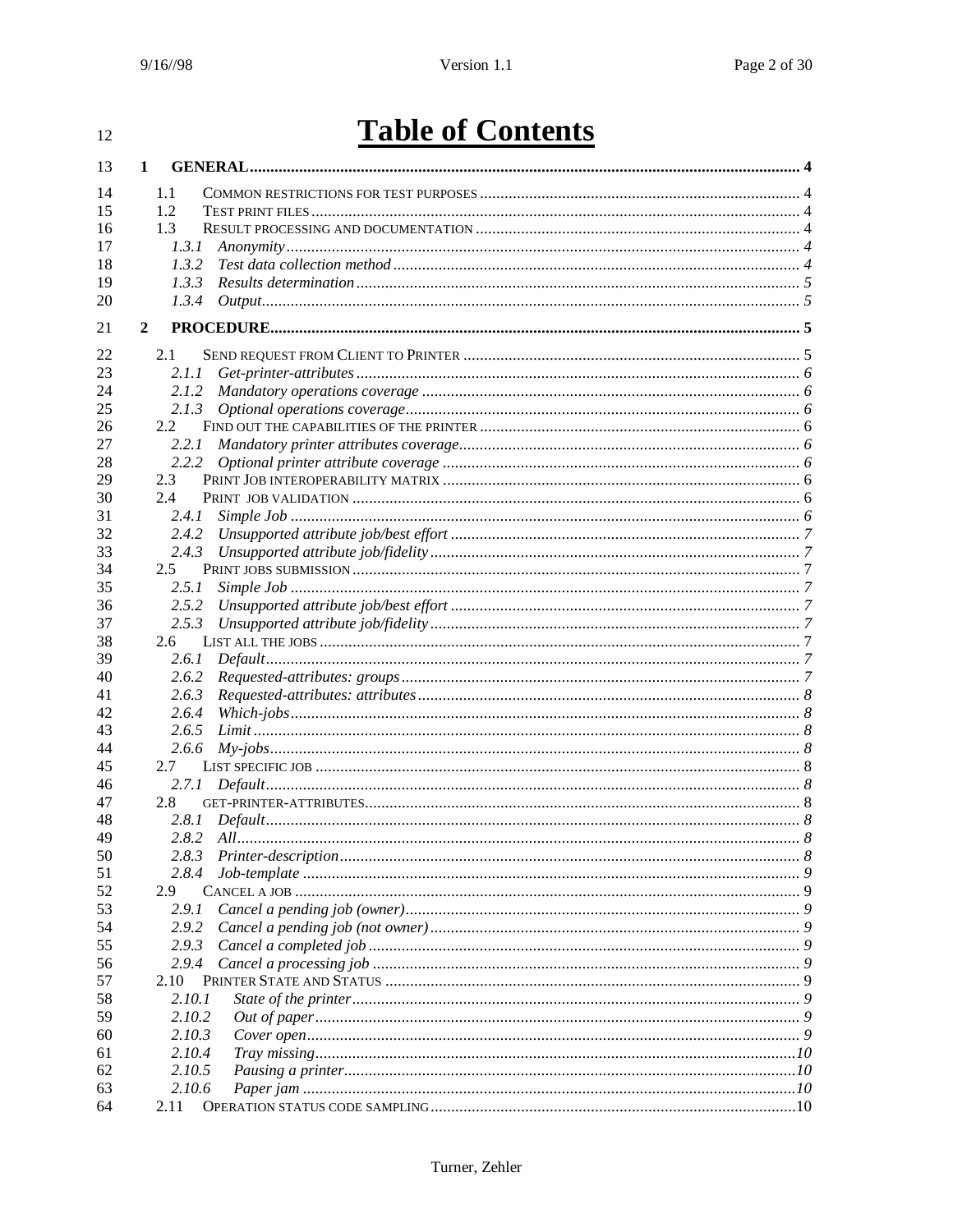| 65  | 2.11.1                  |  |
|-----|-------------------------|--|
| 66  | 2.11.2                  |  |
| 67  | 2.11.3                  |  |
| 68  | 2.11.4                  |  |
| 69  | 2.11.5                  |  |
| 70  | 2.11.6                  |  |
| 71  | 2.11.7                  |  |
| 72  | 2.11.8                  |  |
| 73  | 2.11.9                  |  |
| 74  | 2.11.10                 |  |
| 75  | 2.12                    |  |
| 76  | 2.13                    |  |
|     |                         |  |
| 77  | 3                       |  |
| 78  | 3.1                     |  |
| 79  |                         |  |
| 80  |                         |  |
| 81  | 3.2                     |  |
| 82  | 3.3                     |  |
| 83  | 3.4                     |  |
|     |                         |  |
| 84  | $\overline{\mathbf{4}}$ |  |
| 85  | 4.1                     |  |
| 86  | 4.2                     |  |
| 87  |                         |  |
| 88  |                         |  |
| 89  |                         |  |
| 90  | 4.3                     |  |
| 91  |                         |  |
| 92  |                         |  |
| 93  | 4.4                     |  |
| 94  | 4.5                     |  |
| 95  | 4.6                     |  |
| 96  | 4.7                     |  |
| 97  | 4.8                     |  |
| 98  | 4.9                     |  |
| 99  | 4.10                    |  |
| 100 | 4.11                    |  |
| 101 | 4.12                    |  |
| 102 | 4.13                    |  |
| 103 | 4.14                    |  |
| 104 | 4.15                    |  |
| 105 | 4.16                    |  |
|     |                         |  |
| 106 | 5                       |  |
| 107 | 5.1                     |  |
| 108 | 5.2                     |  |
| 109 | 5.3                     |  |
| 110 | 5.3.1                   |  |
| 111 | 5.3.2                   |  |
| 112 | 5.3.3                   |  |
| 113 | 5.4                     |  |
| 114 | 6                       |  |
|     |                         |  |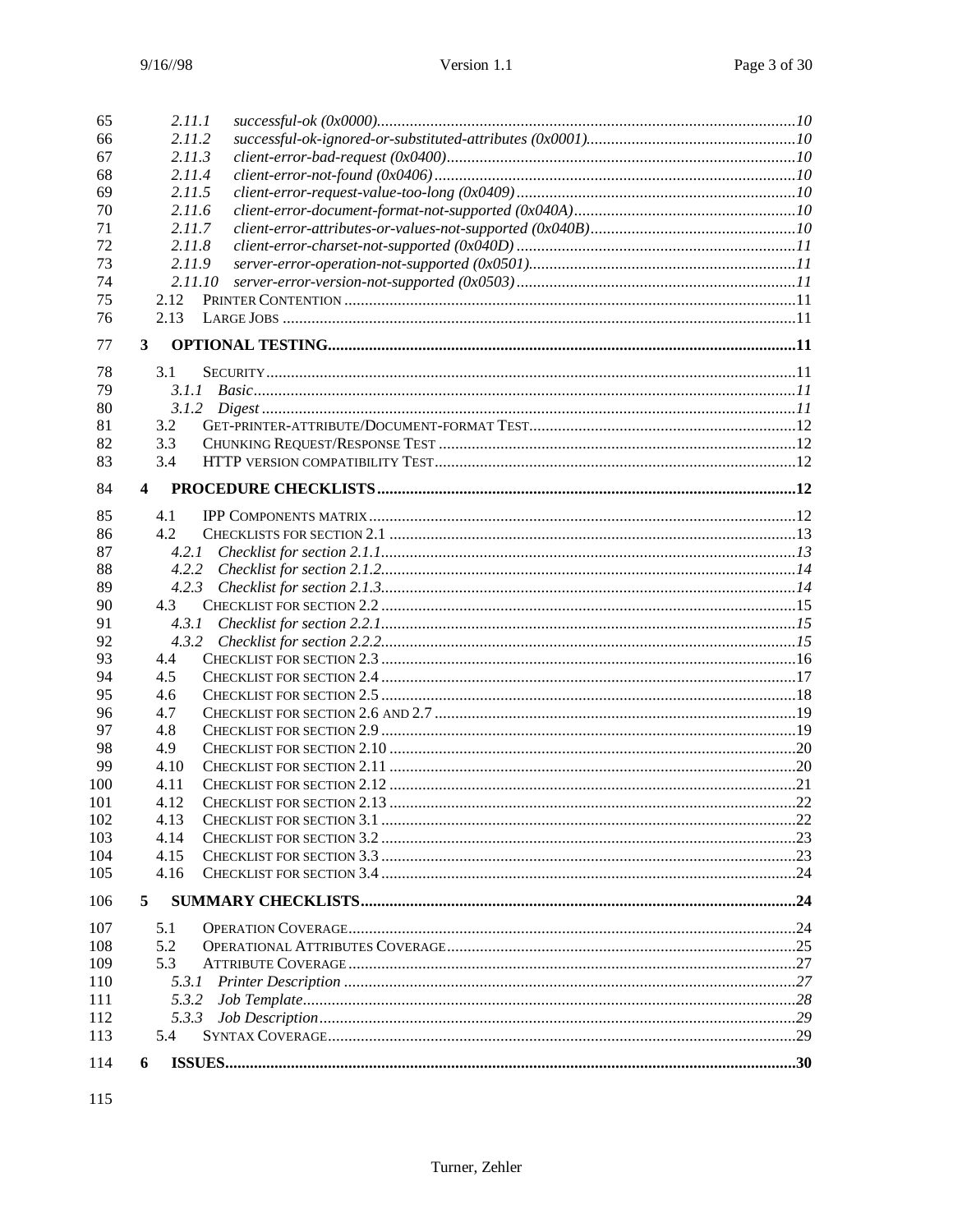## **1 General**

## *1.1 Common restrictions for test purposes*

- To facilitate testing and analysis of results we should conduct our tests under certain restrictions. If 121 time permits specific restrictions may be lifted for specific tests.
- Security. No authentication, authorization or privacy will be used. There will be a series of test specifically targeting interoperability of security implementations. The core protocol testing 124 will eliminate these variables.
- 125 Character set. We will use the UTF-8 character encoding of ISO646. This will simplify the comparison of results.
- 127 Language. We will use en-us. This will simplify the comparison of results.
- 128 IPP Scheme. The URLs for printers will be http://\* as specified in the June 30 IPP specification.
- 130 Http Chunking. No IPP component being tested will chunk its requests or responses. If time permits testing of chunking IPP requests and responses will specifically be performed.
- 132 Set 1 operations. Any implementations that support the set 1 extensions will use the PWG OP codes. The PWG OP codes are from 0x0C to 0X12 inclusive.
- 134 HTTP Version 1.1 will be used. If time permits compatibility tests with 1.1 and 1.0 components will be performed.
- 

## *1.2 Test print files*

Where possible a small standard file will be used.

## *1.3 Result processing and documentation*

#### 1.3.1 Anonymity

 The participants of the tests will be aware of the identity of the participants. Any posting or discussion of results will not identify the participants demonstrating the issue at hand. The discussions will focus on issues regarding the IPP specification. The objective is to clarify the specification's language to resolve the issue.

#### 1.3.2 Test data collection method

 Developers of IPP test tools should operate at the IPP application layer. This will simplify the comparison of results. The format of the traces will be test tool specific. It is recommended that there be an indication of success or failure. The tool should also report expected and received results.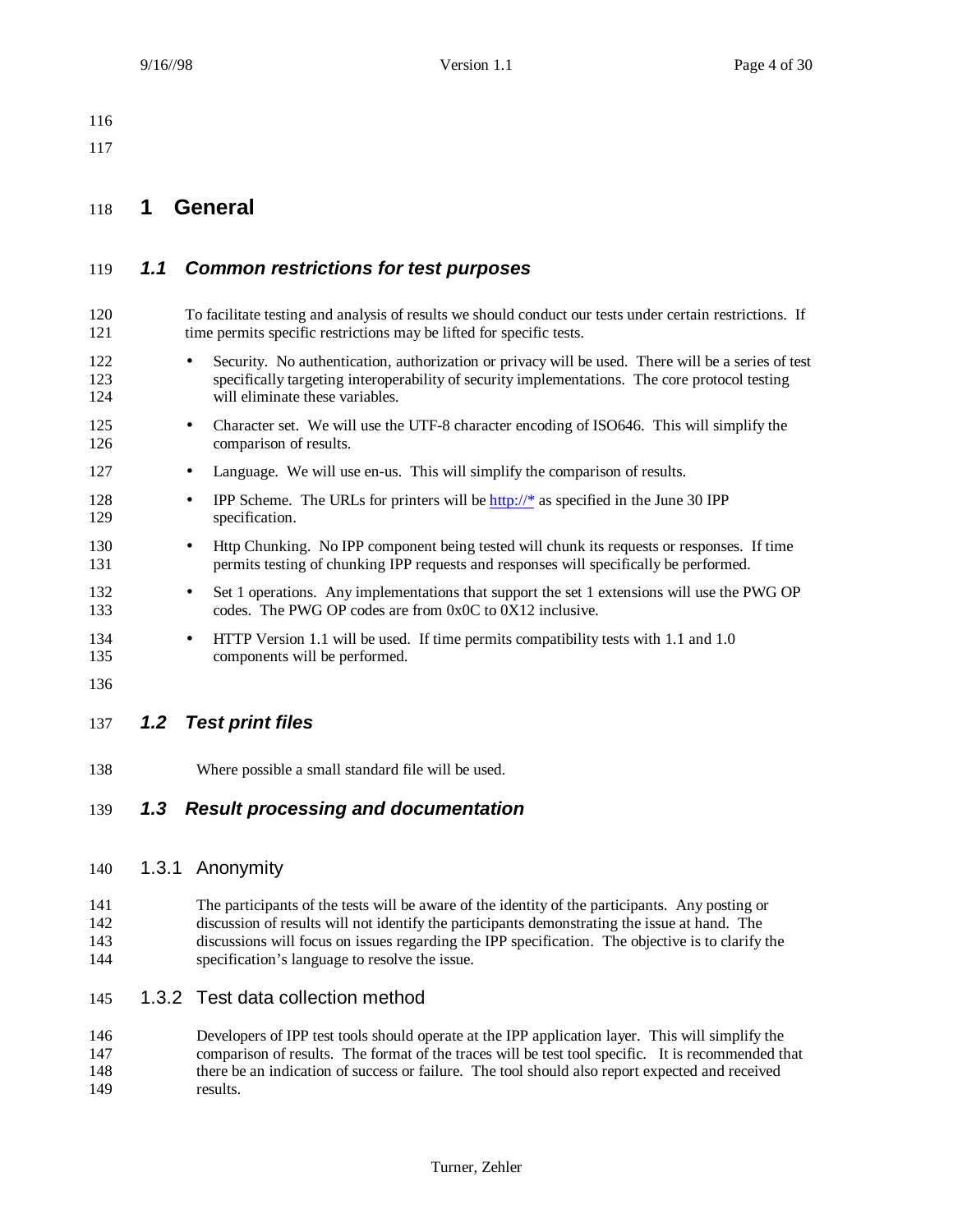Network analyzers are suggested to keep a detailed trace of various tests. All participants are encouraged to bring their favorite.

#### 1.3.3 Results determination

- Humans can determine the results for many of the tests. An IPP Client submitting a job that is printed by an IPP printer would seem to indicate interoperability. We will submit print requests with various attributes. Subsequently we will list the attributes of the job and insure the expected attributes are present.
- Some clients or tools will allow us to examine the attribute groups, tags, attributes and values. The examination of these may be automated to some extent.
- If all else fails the network analyzers will allow us to examine the bits on the wire.
- 

1.3.4 Output

#### **1.3.4.1 Detailed results**

 The detailed results of the bake-off will be emailed directly to the participants of the test. Some of the detailed results will be made available during the bake-off. All participants are encouraged to make their traces available to interested participants. Implementers of IPP components involved in a test are entitled to the results of the test.

- **1.3.4.2 Summary of results**
- A summary of the test results will be circulated among the participants prior to posting on the IPP distribution list. The results will be sanitized of any vendor specific information. The object of the summary results is to give a high level overview of the bake-off results.

#### **1.3.4.3 Issues**

Issues will be recorded and tracked by the TES whip or designate.

## **2 Procedure**

- After setting up and establishing basic IP connectivity every IPP component will be assigned a designator. The IP address and Ethernet address will be recorded in the table in section 4.1. During each step of the test, each IPP component involved will be recorded.
- The tests are performed against IPP components. In the tables in section 4 columns marked "supported" indicates the IPP component supports that operation, attribute or attribute value. The columns marked "interoperate" are used to indicate the peer IPP component correctly understands the operation, attribute or attribute value.

## *2.1 Send request from Client to Printer*

- For each IPP Printer send a get-printer-attributes request to the Printer to get default response (i.e. no requested attributes or groups). Any IPP Client or Test Tool may be used. The objective of this initial test is basic IPP connectivity. It is preferable to use an independently implemented Client/Test Tool. Use the results of the IPP operation below.
	- Turner, Zehler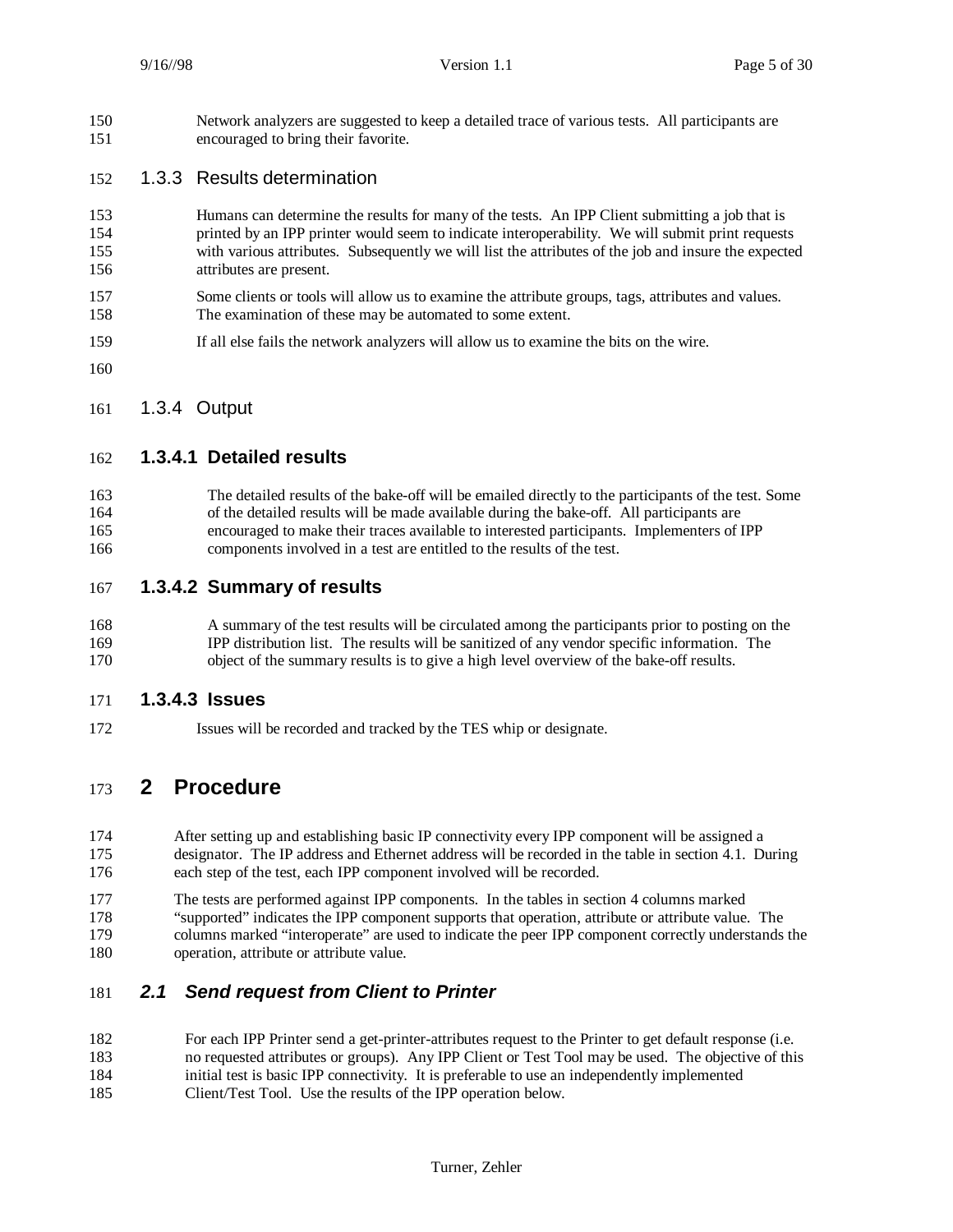| 203        |       | 2.3 Print Job interoperability matrix                                                                                                          |
|------------|-------|------------------------------------------------------------------------------------------------------------------------------------------------|
| 201<br>202 |       | NOTE: The remainder of the testing should be performed using a<br>pair of independent implementations of the IPP protocol.                     |
| 199<br>200 |       |                                                                                                                                                |
| 198        |       | Check off the attributes supported in the table in section 4.3.2                                                                               |
| 197        |       | 2.2.2 Optional printer attribute coverage                                                                                                      |
| 196        |       | Check off the attribute supported in the table in section 4.3.1.                                                                               |
| 195        | 2.2.1 | Mandatory printer attributes coverage                                                                                                          |
| 194        |       | Use the results from 2.1                                                                                                                       |
| 193        |       | 2.2 Find out the capabilities of the printer                                                                                                   |
| 192        |       | Check off the attribute supported in the table in section 4.2.3                                                                                |
| 191        |       | 2.1.3 Optional operations coverage                                                                                                             |
| 190        |       | Check off the operations supported in the table in section 4.2.2.                                                                              |
| 189        |       | 2.1.2 Mandatory operations coverage                                                                                                            |
| 187<br>188 |       | Use the test tool and/or a network analyzer and insure the appropriate operational attributes are<br>returned. Record results in section 4.2.1 |
| 186        |       | 2.1.1 Get-printer-attributes                                                                                                                   |

 Each IPP Client/Test Tool will submit a simple print job to all of the IPP Printers. The attributes in the request will be the entire mandatory attributes and one optional attribute. The mandatory attributes are attributes-charset, attributes-natural-language and printer-uri. The optional attribute will be job-name. For each IPP Client/Test Tool, the results will be recorded in the table in section 4.4. 

- *2.4 Print job validation*
- This will test the mandatory validate-job operation. Implementations that do not implement 212 validate job can substitute the results from section 2.5 in the table in section 4.5. A note should be made in the table indicating this substitution has bee made. made in the table indicating this substitution has bee made.
- 2.4.1 Simple Job
- Send a validate-job to the printer. Record the job attributes that are being sent. Try various supported attributes. Record combinations in the table in section 4.5 for comparison with the 217 results in section 2.5.1.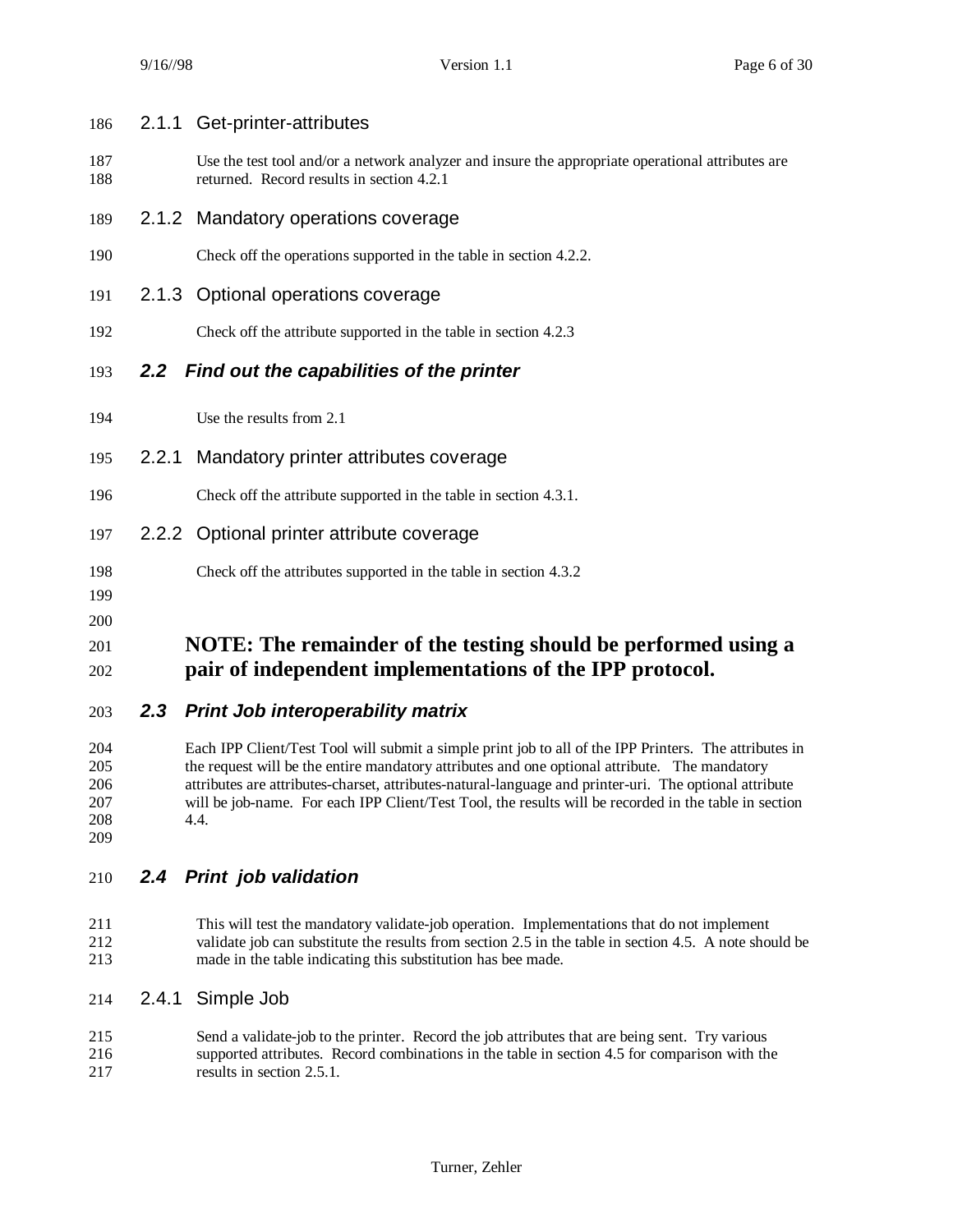## 2.4.2 Unsupported attribute job/best effort

 Send a validate-job to the printer. The attribute-fidelity attribute should be set to false and/or not included. Record the job attributes that are being sent. Try various unsupported and supported attribute combinations. Record combinations in the table in section 4.5 for comparison with the 222 results in section 2.5.2.

## 2.4.3 Unsupported attribute job/fidelity

 Send a validate-job to the printer. The attribute-fidelity attribute should be set to true. Record the job attributes that are being sent. Try various unsupported and supported attribute combinations. Record combinations in the table in section 4.5 for comparison with the results in section 2.5.3.

## *2.5 Print jobs submission*

- This step tests the print-job operation. The results of this test can be checked by the examining the response and performing a subsequent operation as in sections 2.6 and 2.7. List any results that do not match the results from section 2.4 in the table in section 4.6
- 2.5.1 Simple Job
- Submit some jobs using the print-job operation. Use the attribute combinations used in section 2.4.1. If the results do not agree, make a note in section 4.6.

## 2.5.2 Unsupported attribute job/best effort

 Submit some jobs using the print-job operation. Use the attribute combinations used in section 2.4.2. If the results do not agree, make a note in section 4.6.

#### 2.5.3 Unsupported attribute job/fidelity

 Submit some jobs using the print-job operation. Use the attribute combinations used in section 2.4.3. If the results do not agree, make a note in section 4.6.

## *2.6 List all the jobs*

 This will test the get-jobs operation. If job information is not retained once a job is completed the printer should be paused. This may be done with the optional set 1 operation "pause-printer" or by preventing the printer by some other means from processing the job. This test can be done in combination with the section 2.5 to examine the results. For each job the results from this test should match the results from section 2.7.

For this section, submit a job(s) with known attributes.

#### 2.6.1 Default

- The list of jobs should only have the 'job-uri' and 'job-id' attributes. Record results in section 4.7.
- 2.6.2 Requested-attributes: groups
- The groups to be tested are 'all', 'job-description' and 'job-template'. Record results in section 4.7.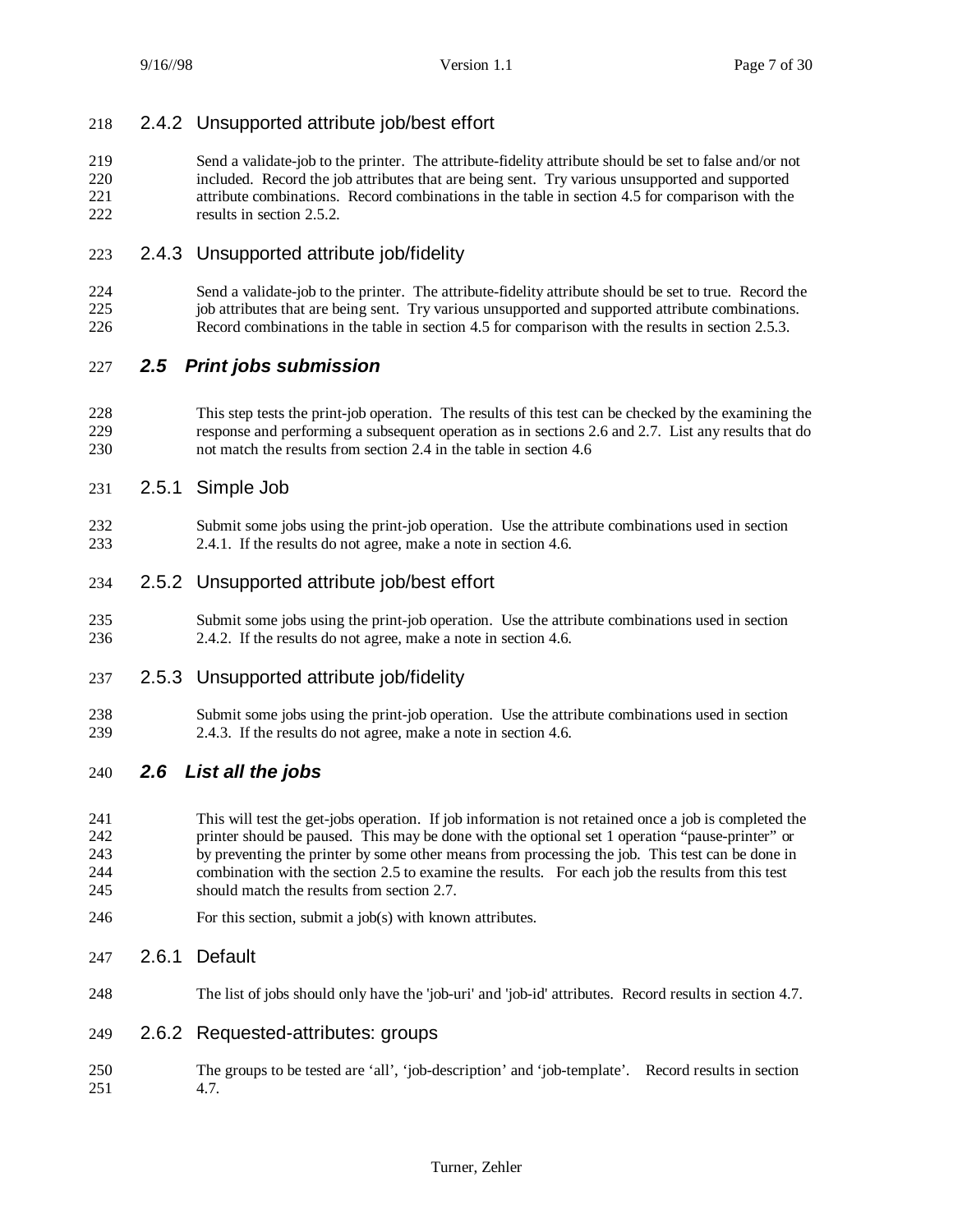## 2.6.3 Requested-attributes: attributes

 Pick an attribute that is in every job. Pick an attribute that is not in every job. Record results in section 4.7.

#### 2.6.4 Which-jobs

- List 'completed' and 'not-completed' jobs. Record results in section 4.7.
- 2.6.5 Limit
- Send a request with the 'limit' set to less than the number of jobs on the printer. Try again with 'limit' greater than the number of jobs on the printer. Record results in section 4.7.
- 2.6.6 My-jobs
- Submit a job from two different users. Each user should then submit a 'get-jobs' request. Record results in section 4.7.

## *2.7 List specific job*

- This will test the Get-Job-Attributes operation. If job information is not retained once a job is completed the printer should be paused. This may be done with the optional set 1 operation "pause- printer" or by preventing the printer by some other means from processing the job. This test can be done in combination with the section 2.5 to examine the results. This test should also be done in combination with section 2.6
- For this section, submit a job(s) with known attributes.

#### 2.7.1 Default

 Send get-jobs-attributes and compare with section **Error! Reference source not found.**. Note that the default behavior of get-jobs-attributes is different from that of get-jobs. Record results in section 4.7.

#### *2.8 get-printer-attributes*

Test the attribute groups in the get-printer-attributes

#### 2.8.1 Default

- Make sure output is the same as the results for the printer in section 2.1 as listed in the tables in section 4.2
- 2.8.2 All
- Make sure output is the same as 2.8.1

#### 2.8.3 Printer-description

 Make sure all the printer-description attributes listed in section 4.3 for the target printer are reported. The list of attributes for the target printer may be obtained from performing section 2.2 on the Printer. The Printer implementers will have these results. The attribute groupings are listed in section 5.3.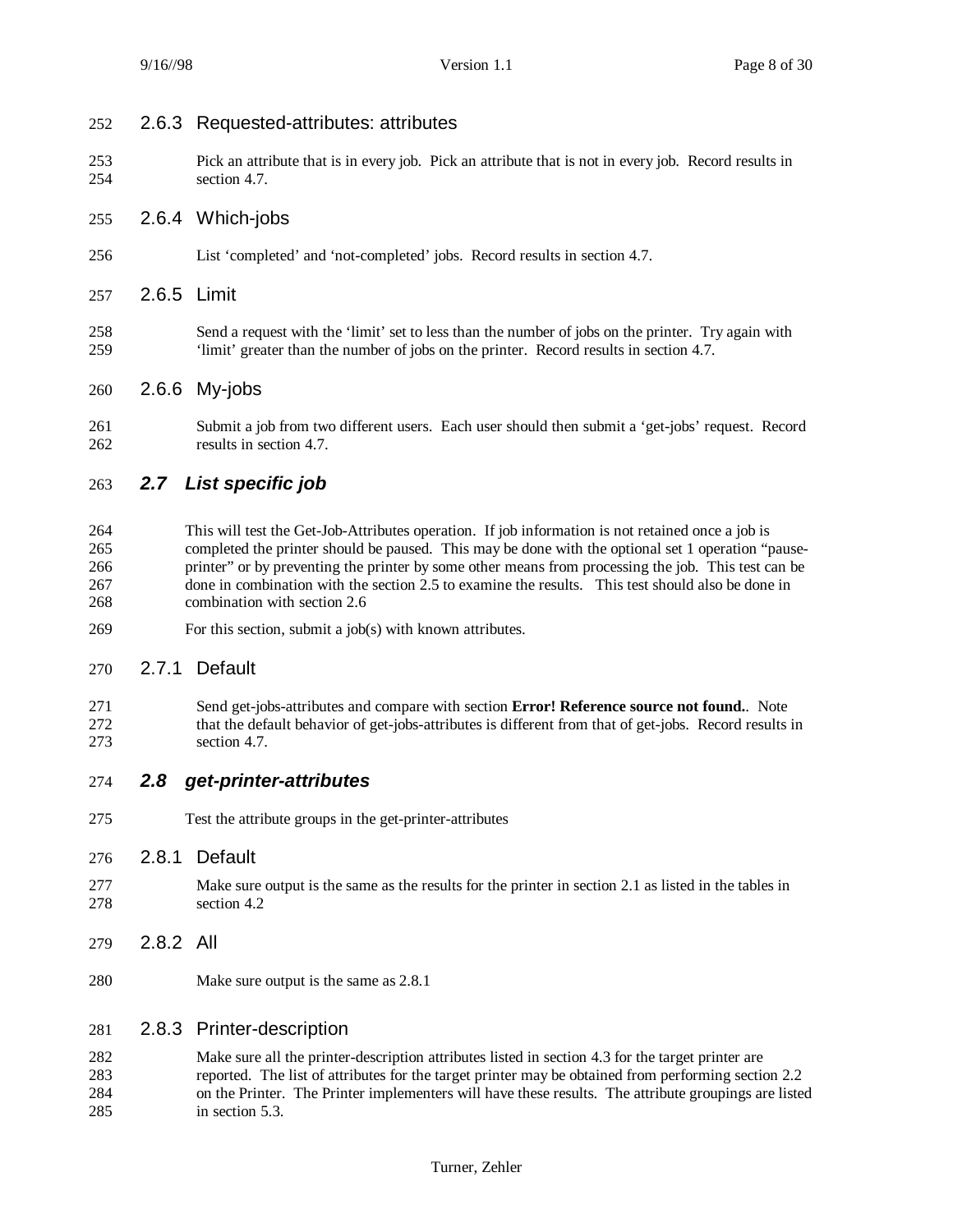#### 2.8.4 Job-template

 Make sure all the job-template attributes listed in section 4.3 for the target printer are reported. The list of attributes for the target printer may be obtained from performing section 2.2 on the Printer. The Printer implementers will have these results. The attribute groupings are listed in section 5.3.

#### *2.9 Cancel a job*

- The printers tested must have the ability to prevent jobs from being scheduled. This may be accomplished by the Set 1 IPP operations, opening a cover or by other printer specific means. Record the results and behavior in section 4.8
- 2.9.1 Cancel a pending job (owner)
- 2.9.2 Cancel a pending job (not owner)
- 2.9.3 Cancel a completed job
- 2.9.4 Cancel a processing job

#### *2.10 Printer State and Status*

- The objective of this step is to compare the state of printers under various conditions. The get- printer-attributes operation will be used to obtain the printer-state and printer-state-reasons attributes. The printer-state-reasons attribute is optional. Therefore, it may be unsupported in some implementations.
- Record the results in section 4.9
- 2.10.1 State of the printer
- 
- Poll the printer before, during and after a job has been processed. The printer-state should be 'idle', 'processing' and 'idle' respectively. The printer-state of 'paused' will be tested in section 2.10.5.

#### 2.10.2 Out of paper

- Submit a job of a known size to a printer with the input tray(s) empty. The printer-state should be stopped and the printer-state-reasons should be 'media-empty'.
- Put some paper into the input tray. There should not be enough to complete the job. While the
- printer is printing, examine the printer-state and printer-state-reasons. The printer-state should be processing and the printer-state-reasons may contain media-low.
- When the printer runs out of paper, examine the two attributes again. The printer-state should be stopped. The printer-state-reasons may contain media-needed
- 2.10.3 Cover open
- Open the appropriate covers and doors. The printer-state should move to 'stopped'. The printer-state-reasons may contain 'cover-open' and/or 'door-open'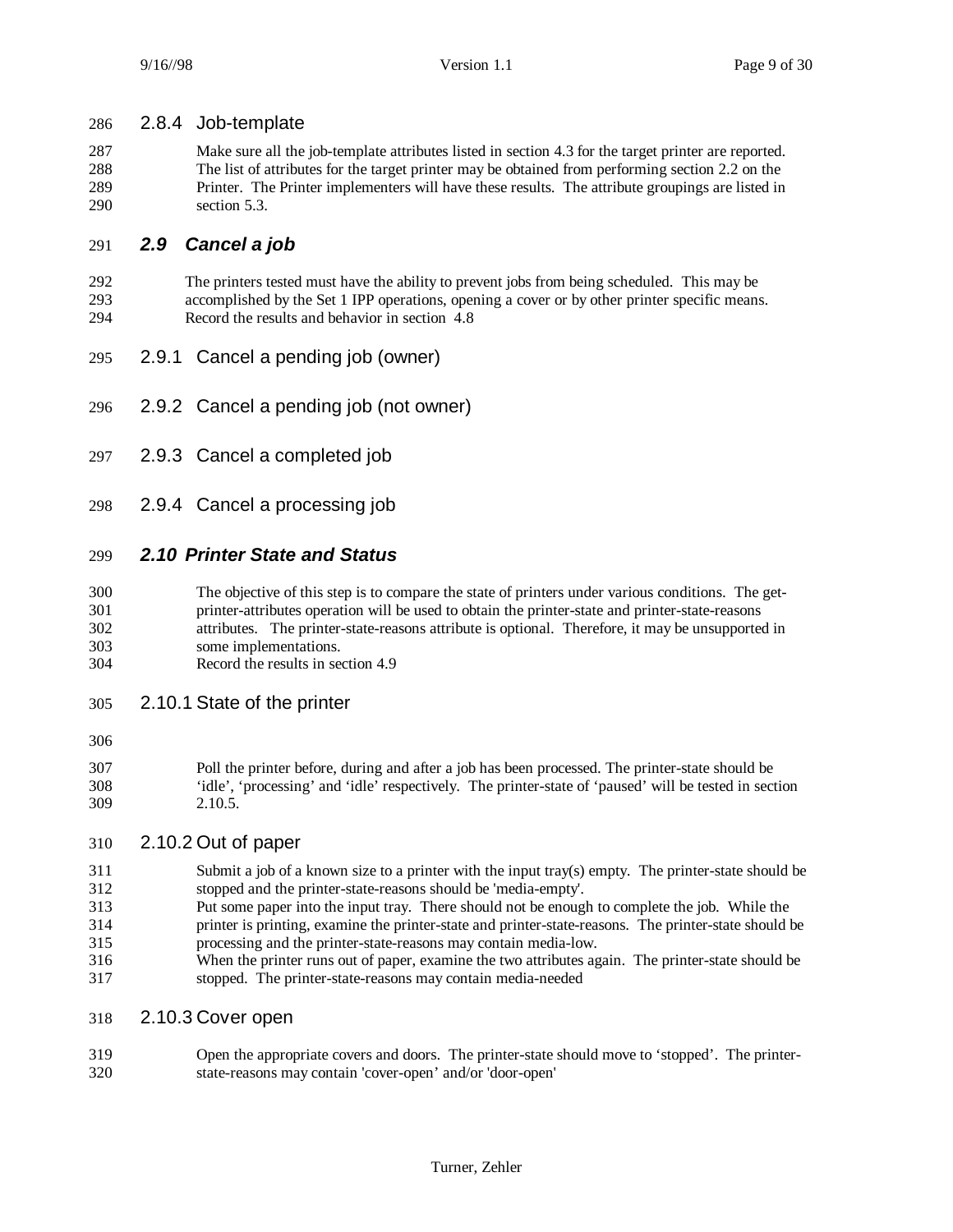| 321 | 2.10.4 Tray missing |  |
|-----|---------------------|--|
|     |                     |  |

 Remove an input tray and record the printer-state and printer-state-reasons. The printer-state-reasons may contain 'input-tray-missing'.

#### 2.10.5 Pausing a printer

 If possible, pause the printer. The printer-state should be stopped. The printer-state-reasons may contain paused.

#### 2.10.6 Paper jam

- If possible, cause the printer to jam. The printer-state should be stopped. The printer-state-reasons may contain media-jam.
- 

## *2.11 Operation status code sampling*

- Below are some statuses codes that will be tested. The list is not all-inclusive. It is intended to touch on some of the important conditions. For each of these scenarios record the status-code in section 4.10. The status-code-message should also be recorded.
- 2.11.1 successful-ok (0x0000)
- This code should be returned in any of the successful operations performed so far.

## 2.11.2 successful-ok-ignored-or-substituted-attributes (0x0001)

- This code should have been returned in the test in section 2.4.2 and section 2.5.2.
- 2.11.3 client-error-bad-request (0x0400)
- Submit a request that is syntactically incorrect.
- 2.11.4 client-error-not-found (0x0406)
- Submit a get-jobs-attribute request for a job that does not exist.
- 2.11.5 client-error-request-value-too-long (0x0409)
- Submit a request with an attribute value whose length exceeds the specified maximum.

#### 2.11.6 client-error-document-format-not-supported (0x040A)

- Submit a request specifying a document format not listed in the printer attribute document-format-supported.
- 2.11.7 client-error-attributes-or-values-not-supported (0x040B)
- Submit a get-printer-attribute request with a requested attribute that is not supported by the printer. The attribute may be an attribute not defined in the IPP model specification. The test should be repeated for an invalid attribute value for a supported attribute.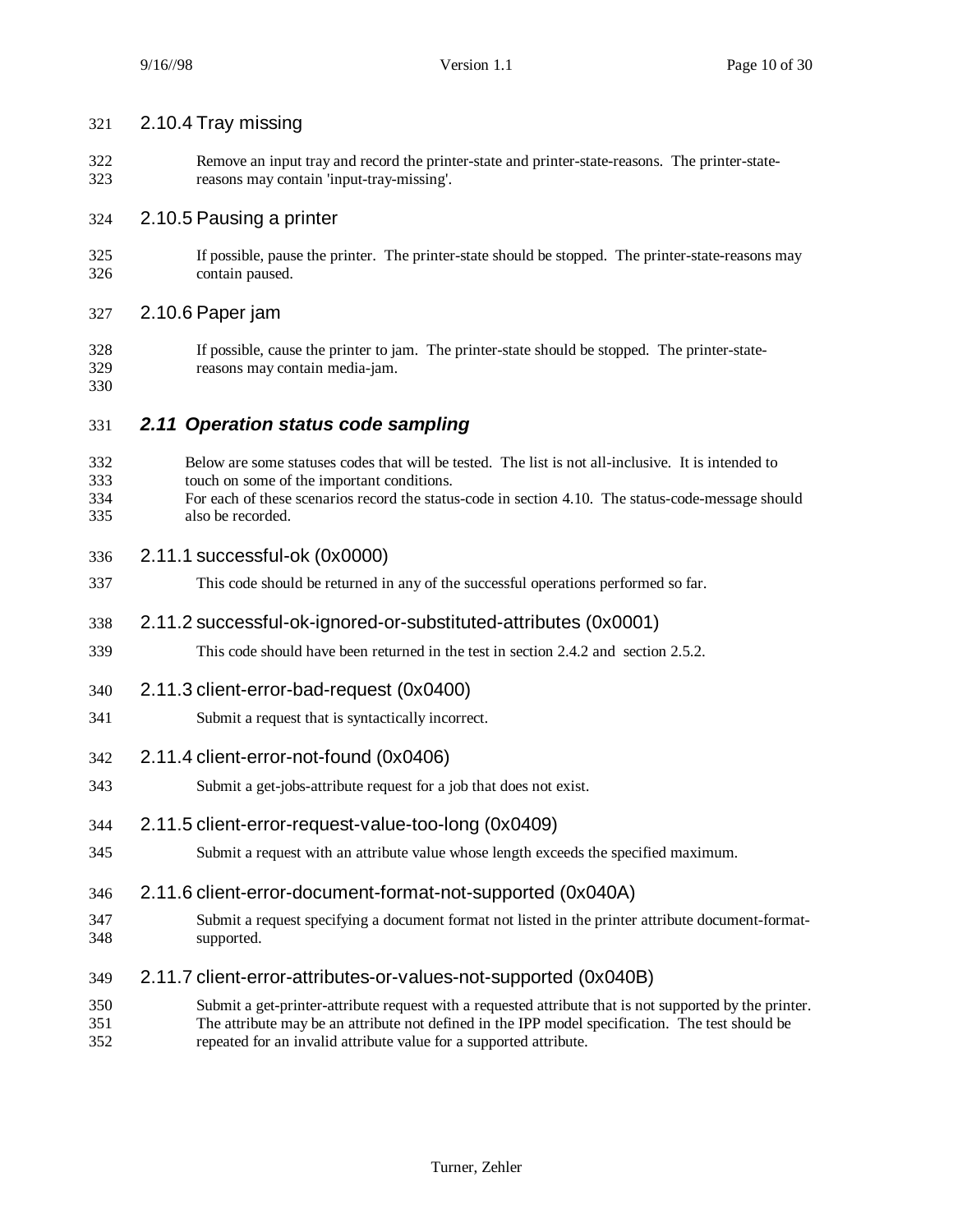## 2.11.8 client-error-charset-not-supported (0x040D)

 Submit a request where the value of the operational attribute attributes-charset is set to an unsupported value. The value may be something other than the valid values from the IPP specification.

## 2.11.9 server-error-operation-not-supported (0x0501)

Submit a request with a value in the operation field for a nonexistent operation.

## 2.11.10 server-error-version-not-supported (0x0503)

Submit a request with an invalid value for the IPP version.

## *2.12 Printer Contention*

- Have multiple clients submit print jobs to a single printer. Record the status codes, status code message from the responses. Describe the behavior of the client/printer interactions. Record in section 4.11
- Compare the results with other printer contention tests.

## *2.13 Large Jobs*

 Have a clients submit a large print jobs to several printers. Watch the data flow using a network analyzer. Record the status codes, status code message from the responses. Describe the behavior of the client/printer interactions. Record in section 4.12

- Compare the results with other printer contention tests.
- 

## **3 Optional Testing**

- 
- If time permits some additional tests may be performed.

## *3.1 Security*

 Security that is supported by the HTTP layer will be tested for interoperability. The IPP printers participating will all turn on the security mentioned below. The results will be summarized and recorded in section.

- 3.1.1 Basic
- Turn on basic authentication at the printer. Have the client submit an request. Record the participating components, the operation and the results.

#### 3.1.2 Digest

 Turn on digest authentication at the printer. Have the client submit an request. Record the participating components, the operation and the results.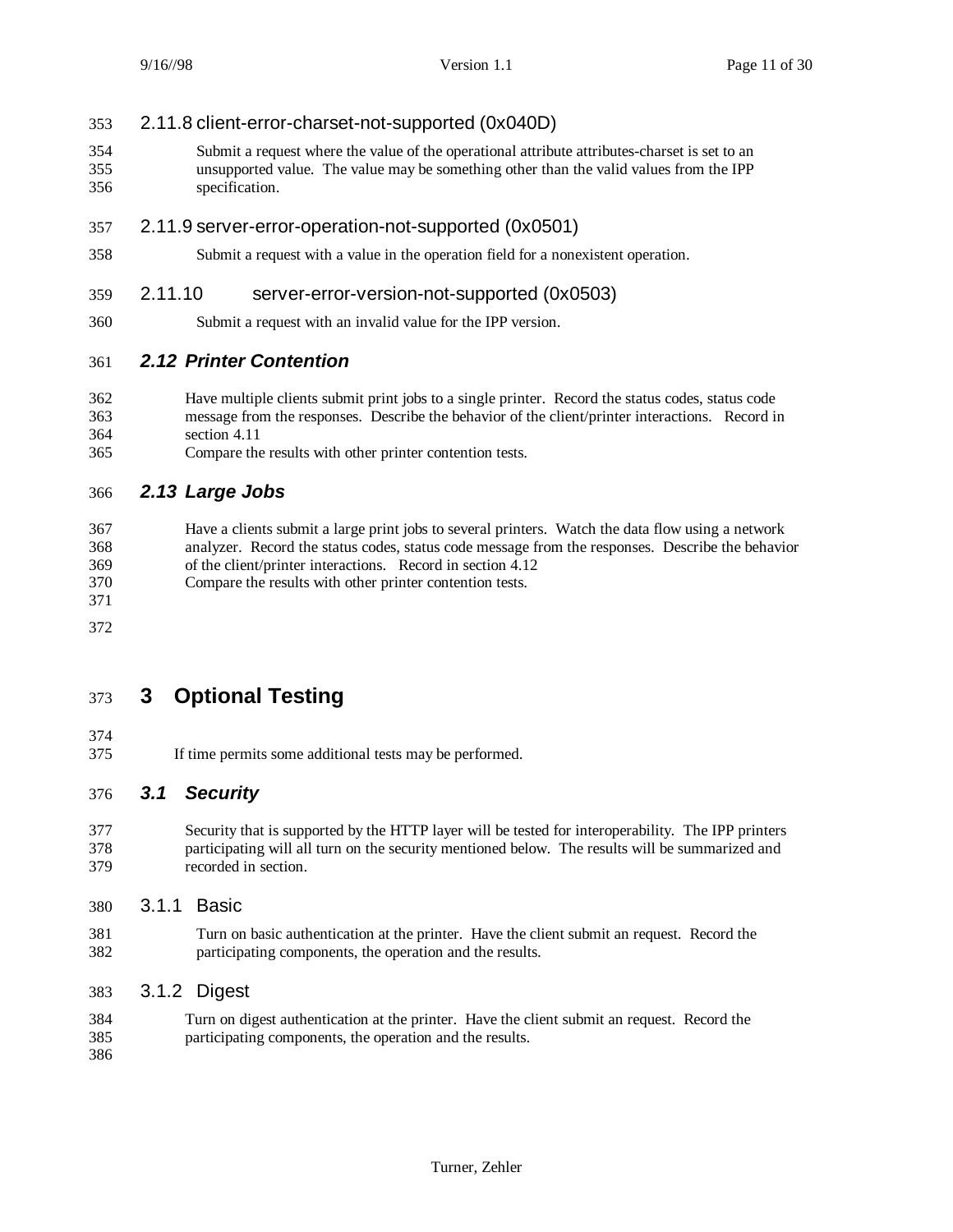## 387 *3.2 Get-printer-attribute/Document-format Test*

 Any printer that supports the behavior of returning different printer attributes based on the document- format attribute will be tested. The test will be similar to section 2.2 except the procedure will be repeated for each document-format-supported. Record the results in section 4.14 391

## 392 *3.3 Chunking Request/Response Test*

393 Select Clients and Printers that support chunking. Try operations that will cause the client to chunk a reguest and record the results. Try operations that will cause the Printer to chunk a response and 394 request and record the results. Try operations that will cause the Printer to chunk a response and 395 record the results. Record the results in section 4.15.

396

## 397 *3.4 HTTP version compatibility Test*

398 Select Clients and Printers that use different versions of HTTP. Record the results of their 399 interactions. Record the results in section 4.16 400

401

## 402 **4 Procedure Checklists**

## 403 *4.1 IPP Components matrix*

| <b>Section 2 (Procedure)</b> |                   |                         |            |
|------------------------------|-------------------|-------------------------|------------|
| $\mathbf{ID}$                | <b>IP Address</b> | <b>Ethernet Address</b> | <b>URL</b> |
|                              |                   | Clients                 |            |
| CA                           |                   |                         |            |
| CB                           |                   |                         |            |
| $\rm CC$                     |                   |                         |            |
| CD                           |                   |                         |            |
| CE                           |                   |                         |            |
| $\cal{CF}$                   |                   |                         |            |
| $\rm{CG}$                    |                   |                         |            |
|                              |                   | Printers                |            |
| PA                           |                   |                         |            |
| PB                           |                   |                         |            |
| ${\rm P}{\bf C}$             |                   |                         |            |
| PD                           |                   |                         |            |
| PE                           |                   |                         |            |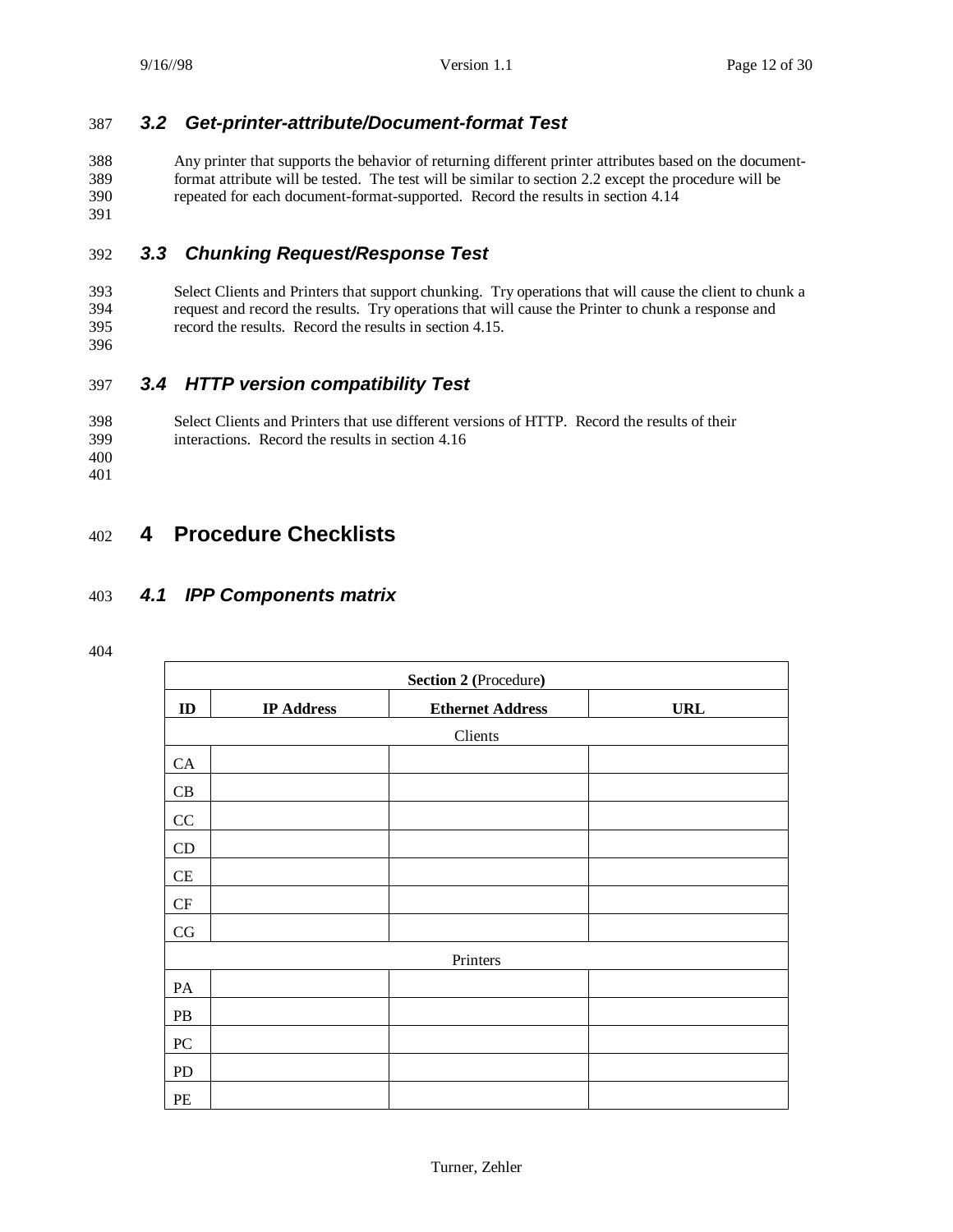| $\rm PF$               |                    |  |
|------------------------|--------------------|--|
| PG                     |                    |  |
| $\mathbf{PH}$          |                    |  |
| $\mathbf{P}\mathbf{I}$ |                    |  |
| ${\rm PJ}$             |                    |  |
| $\mathbf{P}\mathbf{K}$ |                    |  |
| $\mathbf{PL}$          |                    |  |
| $\mathbf{PM}$          |                    |  |
| PN                     |                    |  |
| PM                     |                    |  |
|                        | <b>Test Suites</b> |  |
| <b>TS</b>              |                    |  |
| $\mathbf{A}$           |                    |  |
| <b>TS</b>              |                    |  |
| $\, {\bf B}$           |                    |  |
| <b>TS</b>              |                    |  |
| $\mathbf C$            |                    |  |

406

## 407 *4.2 Checklists for section 2.1*

## 408 4.2.1 Checklist for section 2.1.1

|             | <b>Operational attributes</b>   |                           |                  |              |
|-------------|---------------------------------|---------------------------|------------------|--------------|
|             | <b>Printer ID</b>               |                           |                  |              |
|             | $Client(s)$ ID                  |                           |                  |              |
|             | <b>Test Tool(s) ID</b>          |                           |                  |              |
| Attr<br>ID  | <b>Operational Attribute</b>    | Group                     | <b>Supported</b> | Interoperate |
| OA05        | version-number                  | preamble                  |                  |              |
| OA06        | operation-id                    | preamble                  |                  |              |
| OA07        | request-id                      | preamble                  |                  |              |
| <b>OA08</b> | attributes-charset              | operational-<br>attribute |                  |              |
| OA09        | attributes-natural-<br>language | operational-<br>attribute |                  |              |
| OA10        | printer-uri                     | operational-<br>attribute |                  |              |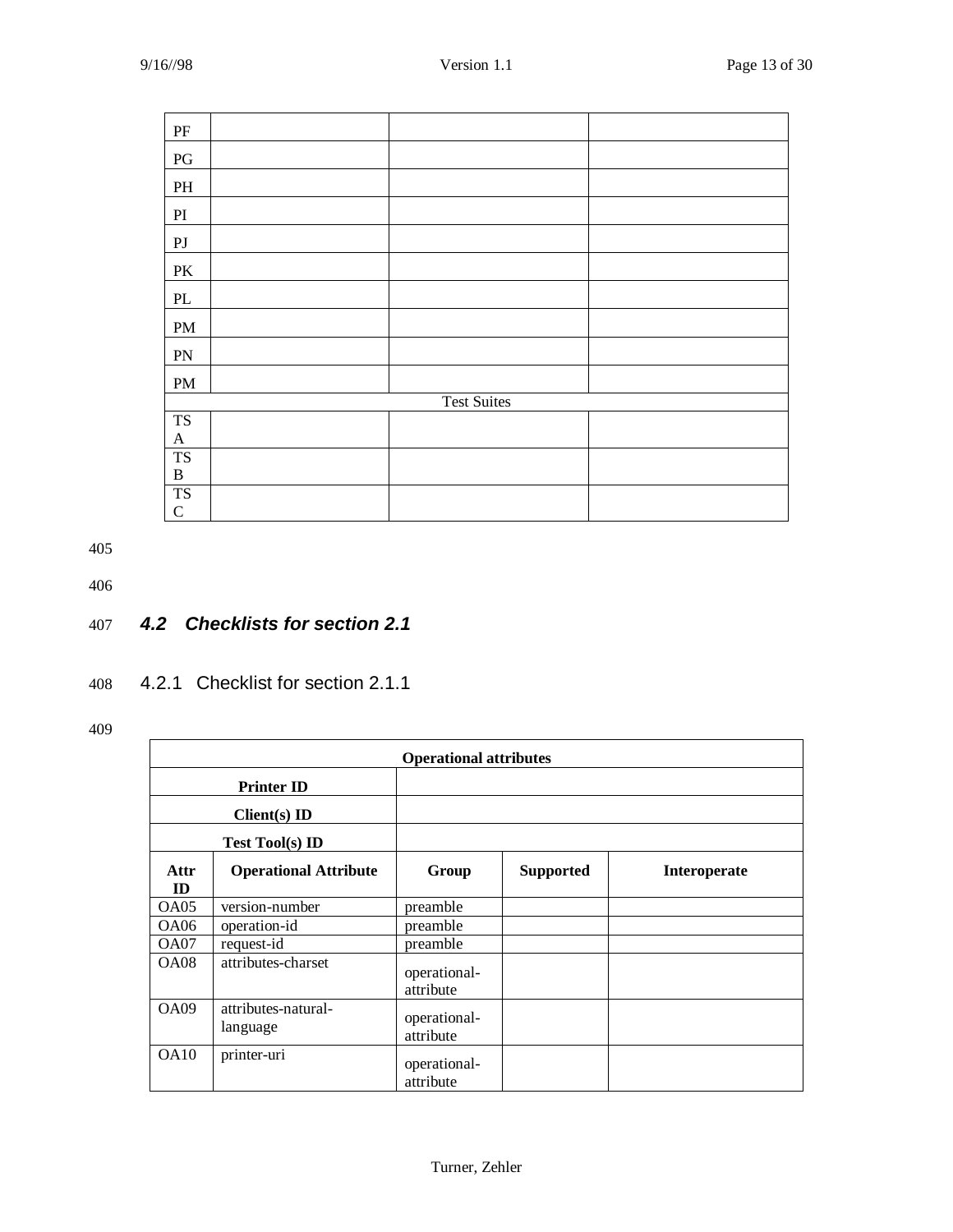|                   | <b>Operational attributes</b> |                           |                  |                     |  |
|-------------------|-------------------------------|---------------------------|------------------|---------------------|--|
| <b>Printer ID</b> |                               |                           |                  |                     |  |
|                   | $Client(s)$ ID                |                           |                  |                     |  |
|                   | <b>Test Tool(s) ID</b>        |                           |                  |                     |  |
| Attr<br>ID        | <b>Operational Attribute</b>  | Group                     | <b>Supported</b> | <b>Interoperate</b> |  |
| OA14              | requesting-user-name          | operational-<br>attribute |                  |                     |  |
| OA17              | status code                   | preamble                  |                  |                     |  |
| OA18              | Status-message                | operational-<br>attribute |                  |                     |  |

## 411 4.2.2 Checklist for section 2.1.2

| <b>Mandatory Operations</b> |                        |                  |  |  |
|-----------------------------|------------------------|------------------|--|--|
|                             | <b>Printer ID</b>      |                  |  |  |
|                             | $Client(s)$ ID         |                  |  |  |
|                             | <b>Test Tool(s) ID</b> |                  |  |  |
| Attr ID                     | <b>Operation</b>       | <b>Supported</b> |  |  |
| OC01                        | print-job              |                  |  |  |
| OC04                        | validate-job           |                  |  |  |
| OC <sub>05</sub>            | get-printer-attributes |                  |  |  |
| OC <sub>06</sub>            | get-jobs               |                  |  |  |
| OC07                        | get-job-attributes     |                  |  |  |
| OC08                        | cancel-job             |                  |  |  |

## 412 4.2.3 Checklist for section 2.1.3

| <b>Optional Operations</b> |                        |                  |                  |
|----------------------------|------------------------|------------------|------------------|
|                            | <b>Printer ID</b>      |                  |                  |
|                            | $Client(s)$ ID         |                  |                  |
|                            | <b>Test Tool(s) ID</b> |                  |                  |
| Attr ID                    |                        | <b>Operation</b> | <b>Supported</b> |
| OC <sub>09</sub>           | print-uri              |                  |                  |
| OC10                       | create-job             |                  |                  |
| OC <sub>11</sub>           | send-document          |                  |                  |
| OC <sub>12</sub>           | send-uri               |                  |                  |
| OC13                       | hold-job               |                  |                  |
| OC14                       | release-job            |                  |                  |
| OC15                       | pause-printer          |                  |                  |
| OC <sub>16</sub>           | resume-printer         |                  |                  |
| OC17                       | purge-printer          |                  |                  |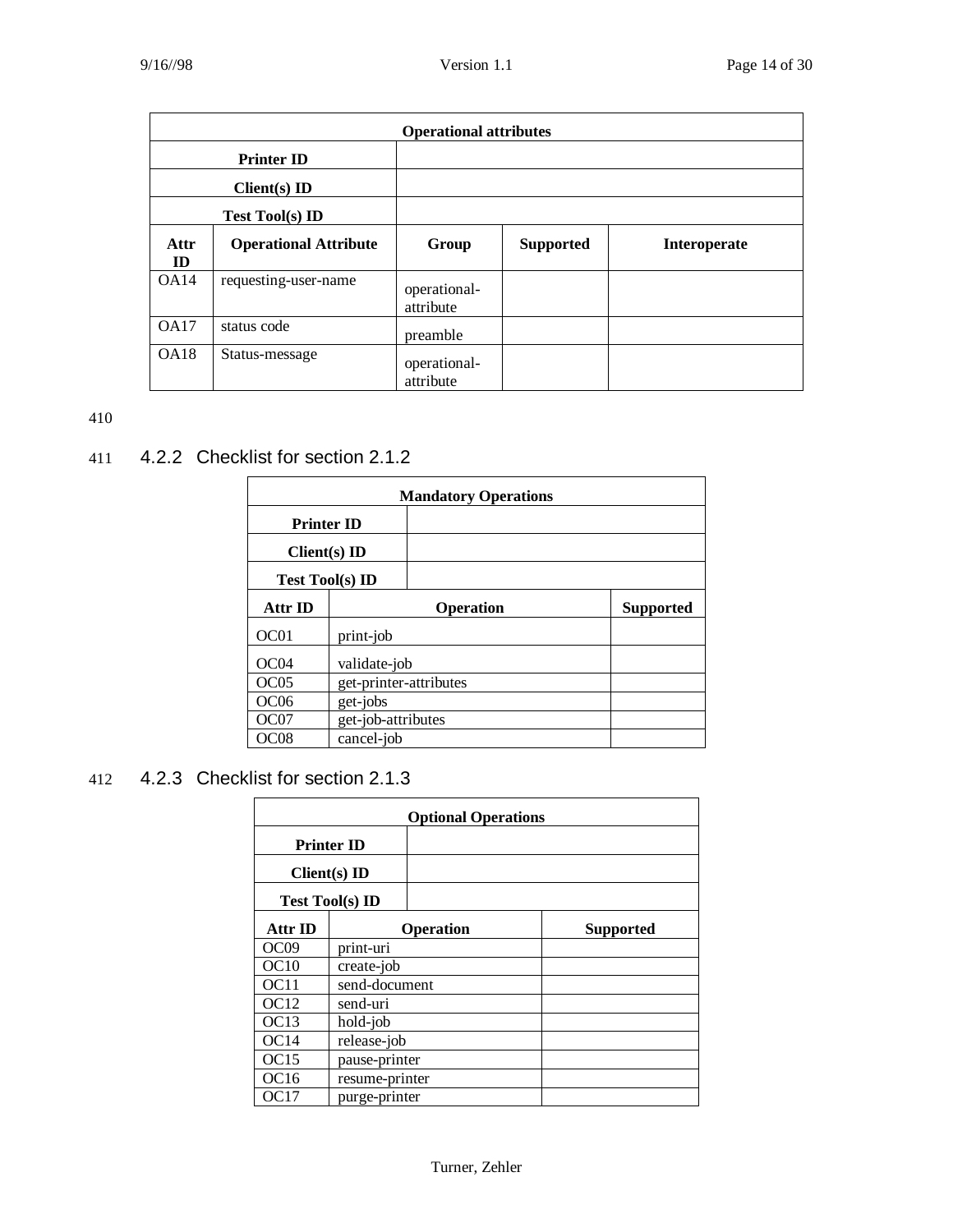



## 416 *4.3 Checklist for section 2.2*

## 417 4.3.1 Checklist for section 2.2.1

| <b>Mandatory Printer Attributes</b> |                                      |                  |  |
|-------------------------------------|--------------------------------------|------------------|--|
| ID                                  | <b>Attribute</b>                     | <b>Supported</b> |  |
| PD <sub>01</sub>                    | printer-uri-supported                |                  |  |
| PD <sub>01</sub>                    | uri-security-supported               |                  |  |
| PD <sub>03</sub>                    | printer-name                         |                  |  |
| PD <sub>04</sub>                    | printer-state                        |                  |  |
| PD <sub>05</sub>                    | operations-supported                 |                  |  |
| PD <sub>06</sub>                    | charset-configured                   |                  |  |
| PD <sub>07</sub>                    | charset-supported                    |                  |  |
| <b>PD08</b>                         | natural-language-configured          |                  |  |
| PD <sub>09</sub>                    | generated-natural-language-supported |                  |  |
| <b>PD10</b>                         | printer-is-accepting-jobs            |                  |  |
| PD <sub>11</sub>                    | pdl-override-supported               |                  |  |
| PD <sub>21</sub>                    | document-format-default              |                  |  |
| PD <sub>22</sub>                    | document-format-supported            |                  |  |
| PD <sub>12</sub>                    | printer-up-time                      |                  |  |

## 418 4.3.2 Checklist for section 2.2.2

| <b>Optional Printer Attributes</b> |                                      |  |  |  |  |  |
|------------------------------------|--------------------------------------|--|--|--|--|--|
| Attr<br>ID                         | <b>Attribute</b><br><b>Supported</b> |  |  |  |  |  |
| PD <sub>13</sub>                   | printer-location                     |  |  |  |  |  |
| PD <sub>14</sub>                   | printer-info                         |  |  |  |  |  |
| PD15                               | printer-more-info                    |  |  |  |  |  |
| PD <sub>16</sub>                   | printer-driver-installer             |  |  |  |  |  |
| PD <sub>17</sub>                   | printer-make-and-model               |  |  |  |  |  |
| PD <sub>18</sub>                   | printer-more-info-manufacturer       |  |  |  |  |  |
| <b>PD19</b>                        | printer-state-reasons                |  |  |  |  |  |
| PD20                               | printer-state-message                |  |  |  |  |  |
| PD <sub>23</sub>                   | queued-job-count                     |  |  |  |  |  |
| PD <sub>24</sub>                   | printer-message-from-operator        |  |  |  |  |  |
| PD25                               | color-supported                      |  |  |  |  |  |
| PD26                               | reference-uri-schemes-supported      |  |  |  |  |  |
| PD <sub>27</sub>                   | printer-current-time                 |  |  |  |  |  |
| PD <sub>28</sub>                   | multiple-operation-time-out          |  |  |  |  |  |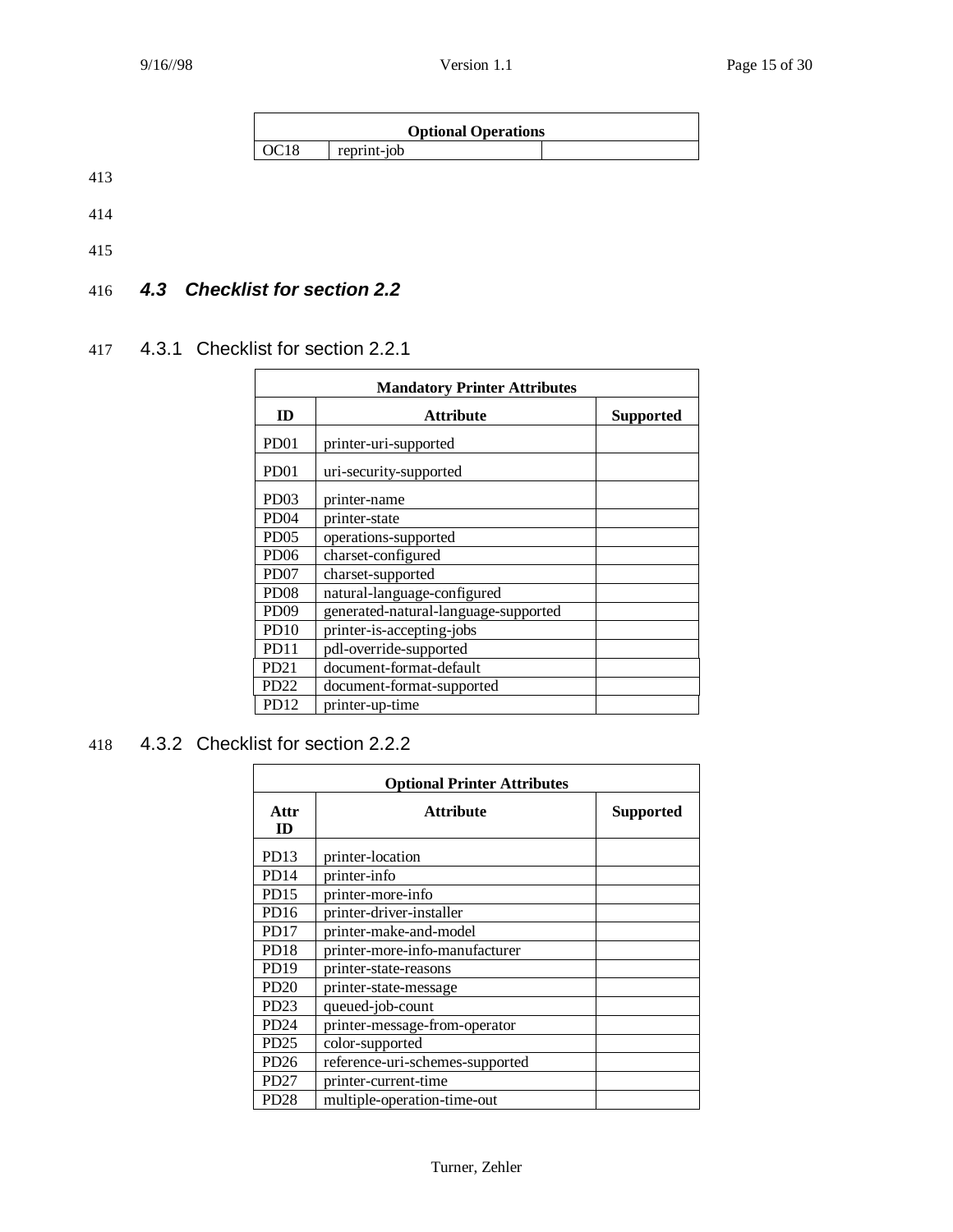| <b>Optional Printer Attributes</b> |                                      |                  |  |  |
|------------------------------------|--------------------------------------|------------------|--|--|
| Attr<br>ID                         | <b>Attribute</b>                     | <b>Supported</b> |  |  |
| PD <sub>29</sub>                   | compression-supported                |                  |  |  |
| PD <sub>30</sub>                   | job-k-octets-supported               |                  |  |  |
| PD31                               | job-impressions-supported            |                  |  |  |
| PD32                               | job-media-sheets-supported           |                  |  |  |
| JT <sub>02</sub>                   | job-priority-default                 |                  |  |  |
| JT03                               | job-priority-supported               |                  |  |  |
| JT05                               | job-hold-until-default               |                  |  |  |
| JT <sub>06</sub>                   | job-hold-until-supported             |                  |  |  |
| JT08                               | job-sheets-default                   |                  |  |  |
| JT09                               | job-sheets-supported                 |                  |  |  |
| JT11                               | multiple-document-handling-default   |                  |  |  |
| JT12                               | multiple-document-handling-supported |                  |  |  |
| JT14                               | copies-default                       |                  |  |  |
| JT15                               | copies-supported                     |                  |  |  |
| JT17                               | finishings-default                   |                  |  |  |
| JT18                               | finishings-supported                 |                  |  |  |
| <b>JT20</b>                        | page-ranges-supported                |                  |  |  |
| JT22                               | sides-default                        |                  |  |  |
| JT23                               | sides-supported                      |                  |  |  |
| JT25                               | number-up-default                    |                  |  |  |
| JT26                               | number-up-supported                  |                  |  |  |
| JT28                               | orientation-requested-default        |                  |  |  |
| JT29                               | orientation-requested-supported      |                  |  |  |
| JT31                               | media-default                        |                  |  |  |
| JT32                               | media-supported                      |                  |  |  |
| JT33                               | media-ready                          |                  |  |  |
| <b>JT35</b>                        | printer-resolution-default           |                  |  |  |
| JT36                               | printer-resolution-supported         |                  |  |  |
| JT38                               | print-quality-default                |                  |  |  |
| JT39                               | print-quality-supported              |                  |  |  |

420

421

## 422 *4.4 Checklist for section 2.3*

423 Print Job interoperability matrix

| <b>Client/Test</b><br><b>Tool ID</b> | Successful Printer ID (s) | Unsuccessful Printer ID (s) |
|--------------------------------------|---------------------------|-----------------------------|
|                                      |                           |                             |
|                                      |                           |                             |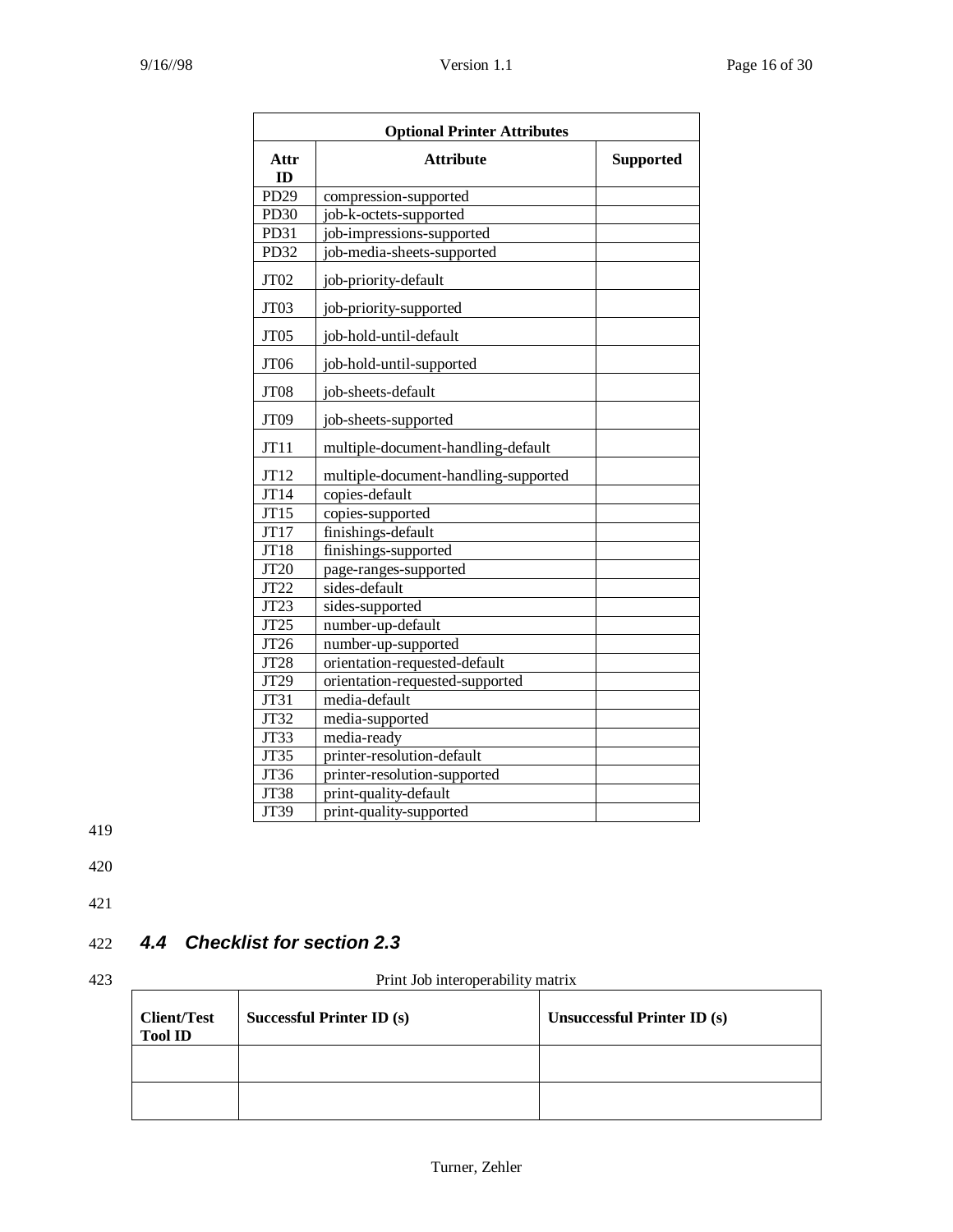| <b>Client/Test</b><br><b>Tool ID</b> | Successful Printer ID $(\mathbf{s})$ | <b>Unsuccessful Printer ID (s)</b> |
|--------------------------------------|--------------------------------------|------------------------------------|
|                                      |                                      |                                    |
|                                      |                                      |                                    |
|                                      |                                      |                                    |
|                                      |                                      |                                    |
|                                      |                                      |                                    |
|                                      |                                      |                                    |
|                                      |                                      |                                    |
|                                      |                                      |                                    |
|                                      |                                      |                                    |
|                                      |                                      |                                    |
|                                      |                                      |                                    |
|                                      |                                      |                                    |

425

## 426 *4.5 Checklist for section 2.4*

| 427 |                  |                                                        |                   |                       | Print job validation        |                            |                            |
|-----|------------------|--------------------------------------------------------|-------------------|-----------------------|-----------------------------|----------------------------|----------------------------|
|     | <b>Test</b><br># | Client/<br><b>Test</b><br><b>Tool</b><br>$\mathbf{ID}$ | <b>Printer ID</b> | <b>Status</b><br>Code | <b>Requested Attributes</b> | <b>Accepted Attributes</b> | <b>Rejected Attributes</b> |
|     | A                |                                                        |                   |                       |                             |                            |                            |
|     | B                |                                                        |                   |                       |                             |                            |                            |
|     | $\mathbf C$      |                                                        |                   |                       |                             |                            |                            |
|     | ${\bf D}$        |                                                        |                   |                       |                             |                            |                            |
|     | ${\bf E}$        |                                                        |                   |                       |                             |                            |                            |
|     | $\mathbf F$      |                                                        |                   |                       |                             |                            |                            |
|     | G                |                                                        |                   |                       |                             |                            |                            |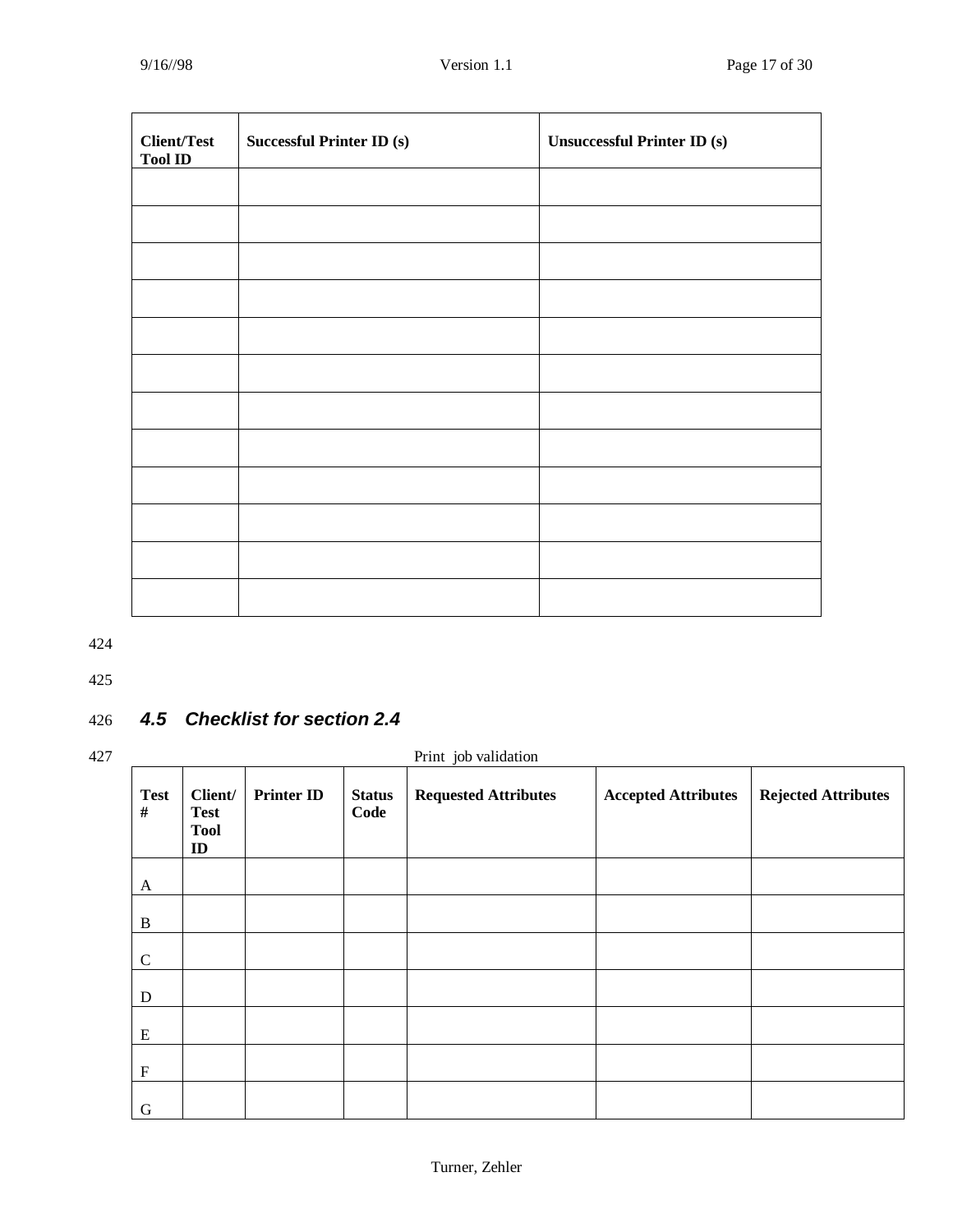| H           |  |  |  |
|-------------|--|--|--|
|             |  |  |  |
| J           |  |  |  |
| $\bf K$     |  |  |  |
| L           |  |  |  |
| $\mathbf M$ |  |  |  |
| N           |  |  |  |
| $\Omega$    |  |  |  |

429

## 430 *4.6 Checklist for section 2.5*

| ۰, |                  |  |
|----|------------------|--|
|    | I<br>I<br>v<br>× |  |

| Print jobs submission |                                  |  |  |
|-----------------------|----------------------------------|--|--|
| Test #                | <b>Description of difference</b> |  |  |
|                       |                                  |  |  |
|                       |                                  |  |  |
|                       |                                  |  |  |
|                       |                                  |  |  |
|                       |                                  |  |  |
|                       |                                  |  |  |
|                       |                                  |  |  |
|                       |                                  |  |  |
|                       |                                  |  |  |
|                       |                                  |  |  |
|                       |                                  |  |  |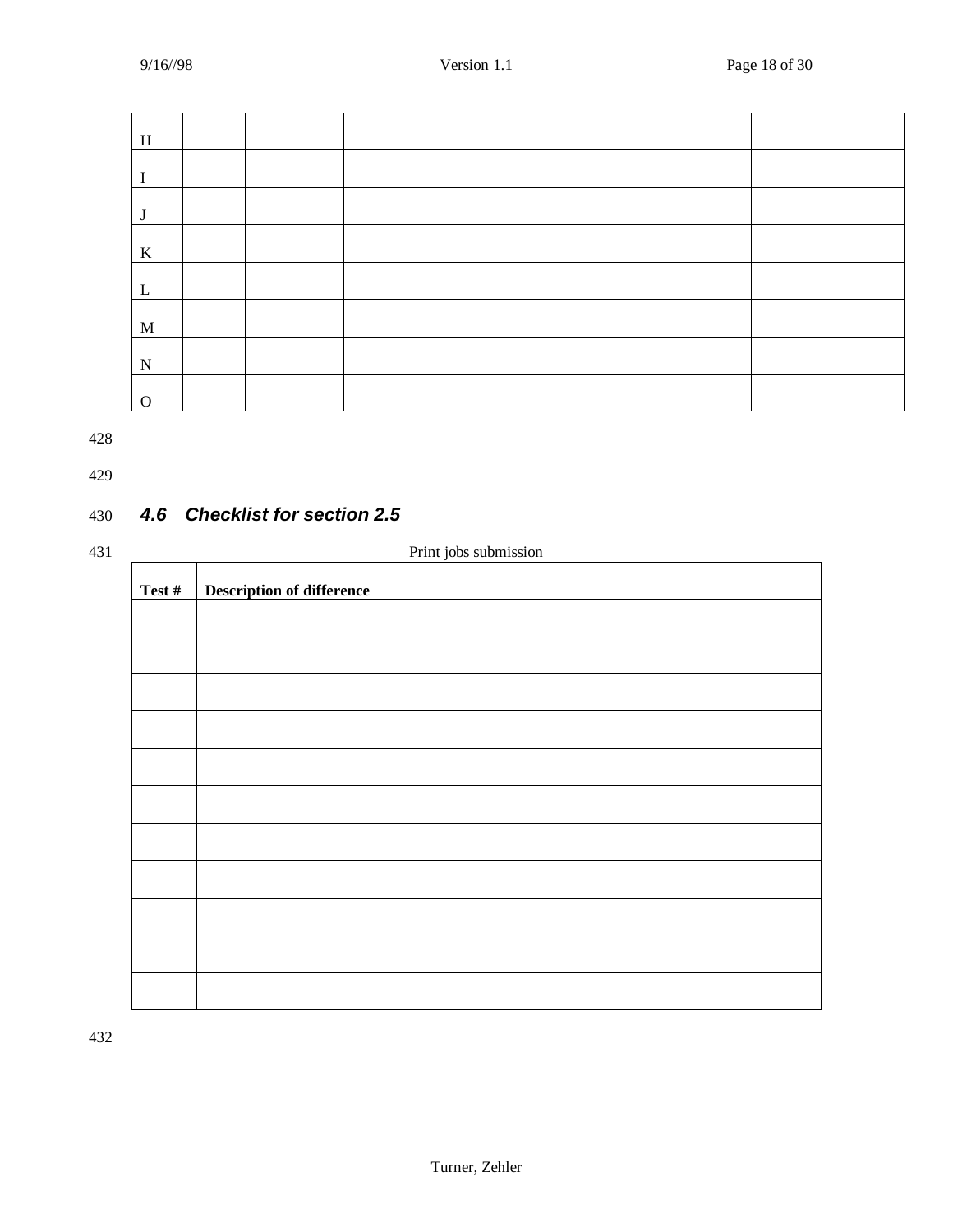## 433 *4.7 Checklist for section 2.6 and 2.7*

## 434 List all the jobs and List specific job

| <b>Operation and description</b>                              | results |
|---------------------------------------------------------------|---------|
| List-jobs default                                             |         |
| List-jobs requested-attributes $=$ all                        |         |
| List-jobs requested-attributes $=$ job-description            |         |
| List-jobs requested-attributes $=$ job-template               |         |
| List-jobs attribute in every job                              |         |
| List-jobs attribute not in every job                          |         |
| List-jobs which-jobs = completed'                             |         |
| List-jobs which-jobs = not-completed'                         |         |
| List-jobs limit is less than the number of printer jobs       |         |
| List-jobs limit is greater than the number of printer<br>jobs |         |
| List-jobs my-jobs                                             |         |
|                                                               |         |

#### 435

436

## 437 *4.8 Checklist for section 2.9*

#### 438 Cancel a job

| Scenerio                                  | status code | status-message | Describe behavior |
|-------------------------------------------|-------------|----------------|-------------------|
| Cancel a<br>pending<br>job<br>(owner)     |             |                |                   |
| Cancel a<br>pending<br>job (not<br>owner) |             |                |                   |
| Cancel a<br>completed<br>job              |             |                |                   |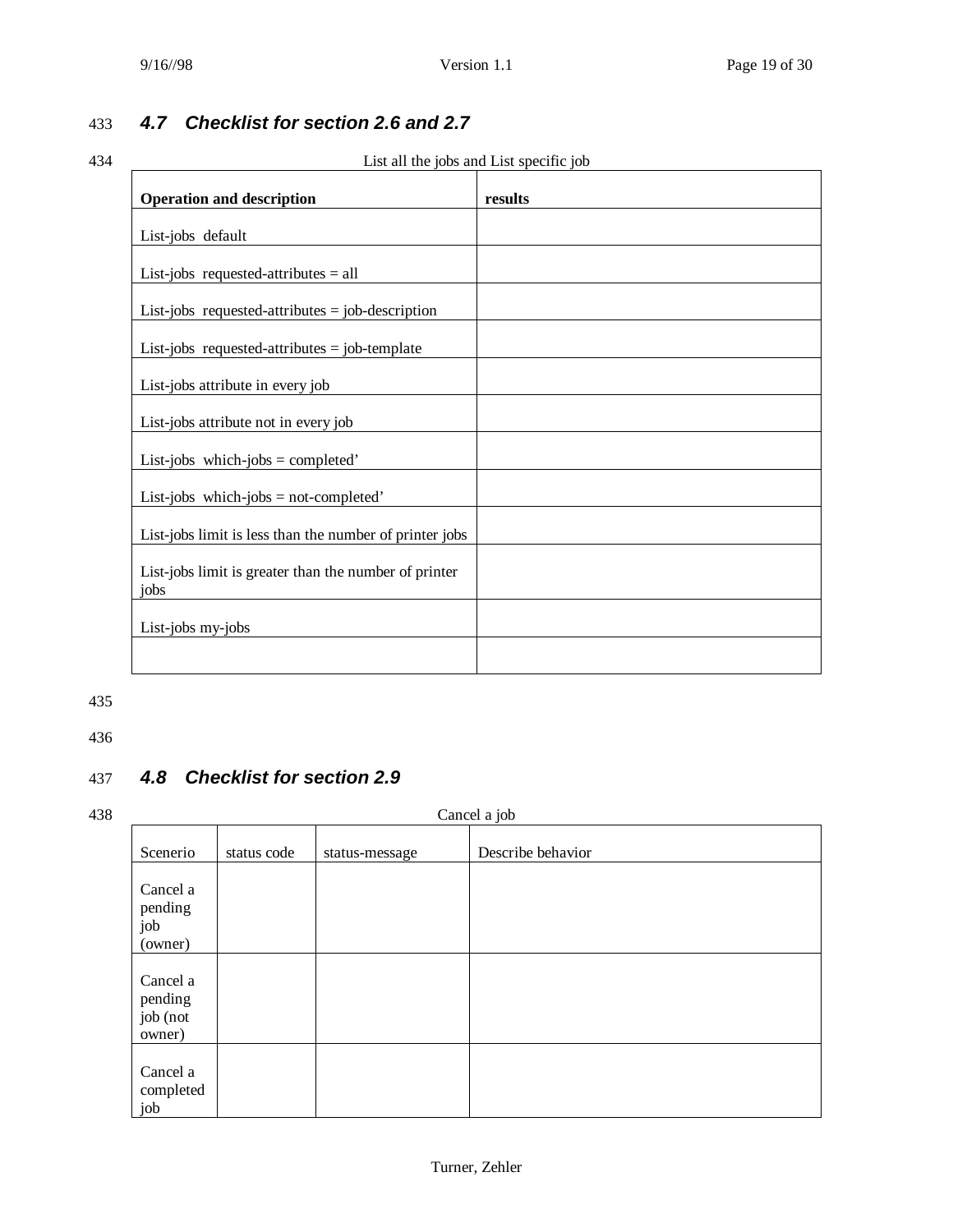| Scenerio          | status code | status-message | Describe behavior |
|-------------------|-------------|----------------|-------------------|
| Cancel a          |             |                |                   |
| processing<br>job |             |                |                   |

## 440 *4.9 Checklist for section 2.10*

#### 441 Printer State and Status

| Scenario                              | Printer-state | Printer-state-reasons | Describe behavior |
|---------------------------------------|---------------|-----------------------|-------------------|
| State of the<br>printer<br>before job |               |                       |                   |
| State of the<br>printer<br>during job |               |                       |                   |
| State of the<br>printer after<br>job  |               |                       |                   |
| Out of paper                          |               |                       |                   |
| Cover open                            |               |                       |                   |
| Tray missing                          |               |                       |                   |
| Pausing a<br>printer                  |               |                       |                   |
| Paper jam                             |               |                       |                   |

442

443

## 444 *4.10 Checklist for section 2.11*

445 Operation status code sampling

|                                               | . .            |           | ຼ                                  |
|-----------------------------------------------|----------------|-----------|------------------------------------|
| status code                                   | status-message | Operation | Description of conditions/behavior |
| successful-ok                                 |                |           |                                    |
| (0x0000)                                      |                |           |                                    |
| successful-ok-<br>ignored-or-<br>substituted- |                |           |                                    |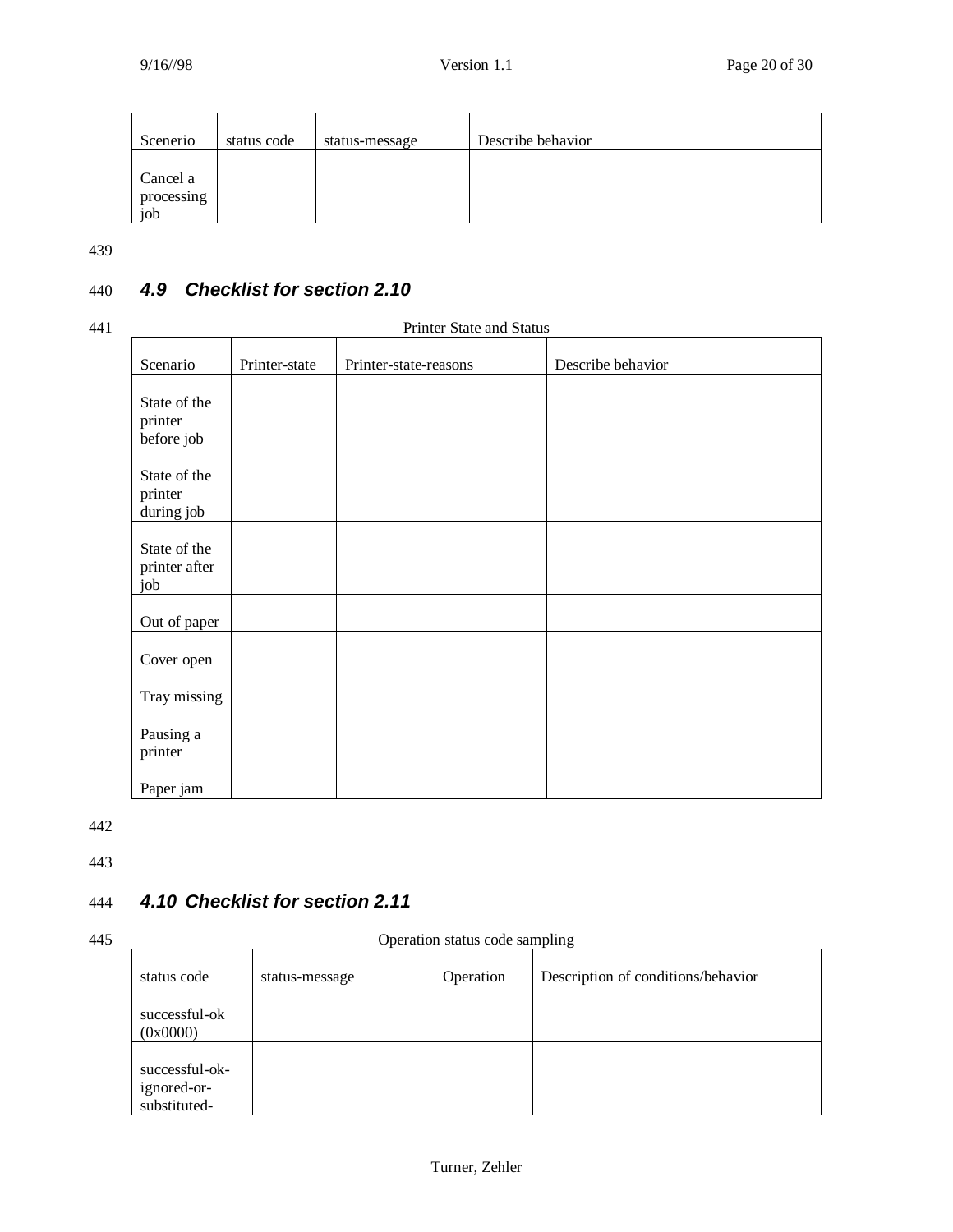| status code                                                             | status-message | Operation | Description of conditions/behavior |
|-------------------------------------------------------------------------|----------------|-----------|------------------------------------|
| attributes<br>(0x0001)                                                  |                |           |                                    |
| client-error-bad-<br>request<br>(0x0400)                                |                |           |                                    |
| client-error-not-<br>found $(0x0406)$                                   |                |           |                                    |
| client-error-<br>request-value-<br>too-long<br>(0x0409)                 |                |           |                                    |
| client-error-<br>document-<br>format-not-<br>supported<br>(0x040A)      |                |           |                                    |
| client-error-<br>attributes-or-<br>values-not-<br>supported<br>(0x040B) |                |           |                                    |
| client-error-<br>charset-not-<br>supported<br>(0x040D)                  |                |           |                                    |
| server-error-<br>operation-not-<br>supported<br>(0x0501)                |                |           |                                    |
| server-error-<br>version-not-<br>supported<br>(0x0503)                  |                |           |                                    |

## 446 *4.11 Checklist for section 2.12*

| 447 | <b>Printer Contention</b>                                |  |  |  |  |
|-----|----------------------------------------------------------|--|--|--|--|
|     | Description of behavior<br>status code<br>status-message |  |  |  |  |
|     |                                                          |  |  |  |  |
|     |                                                          |  |  |  |  |
|     |                                                          |  |  |  |  |
|     |                                                          |  |  |  |  |
|     |                                                          |  |  |  |  |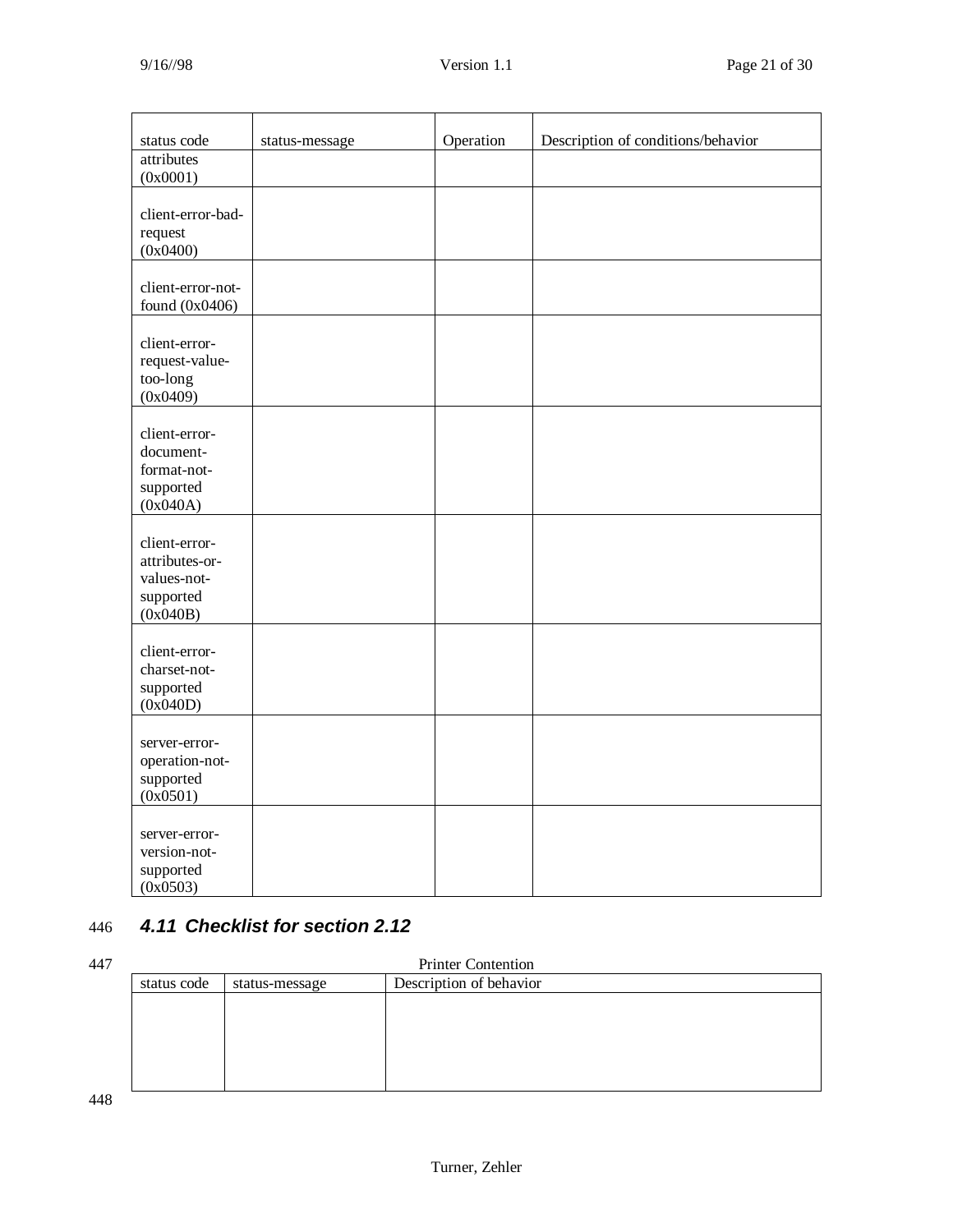## 449 *4.12 Checklist for section 2.13*

| 450 | Large Jobs  |                |                         |  |  |
|-----|-------------|----------------|-------------------------|--|--|
|     | status code | status-message | Description of behavior |  |  |
|     |             |                |                         |  |  |
|     |             |                |                         |  |  |
|     |             |                |                         |  |  |
|     |             |                |                         |  |  |
|     |             |                |                         |  |  |
|     |             |                |                         |  |  |

## 451 *4.13 Checklist for section 3.1*

| 452 |           |            |          |                                    |
|-----|-----------|------------|----------|------------------------------------|
|     | Client ID | Printer ID | Security | Security<br>Description of results |
|     |           |            |          |                                    |
|     |           |            |          |                                    |
|     |           |            |          |                                    |
|     |           |            |          |                                    |
|     |           |            |          |                                    |
|     |           |            |          |                                    |
|     |           |            |          |                                    |
|     |           |            |          |                                    |
|     |           |            |          |                                    |
|     |           |            |          |                                    |
|     |           |            |          |                                    |
|     |           |            |          |                                    |
|     |           |            |          |                                    |
|     |           |            |          |                                    |
|     |           |            |          |                                    |
|     |           |            |          |                                    |
|     |           |            |          |                                    |
|     |           |            |          |                                    |
|     |           |            |          |                                    |
|     |           |            |          |                                    |
|     |           |            |          |                                    |
|     |           |            |          |                                    |
|     |           |            |          |                                    |
|     |           |            |          |                                    |
|     |           |            |          |                                    |
|     |           |            |          |                                    |
|     |           |            |          |                                    |
|     |           |            |          |                                    |
|     |           |            |          |                                    |
|     |           |            |          |                                    |
|     |           |            |          |                                    |
|     |           |            |          |                                    |
|     |           |            |          |                                    |
|     |           |            |          |                                    |
|     |           |            |          |                                    |
|     |           |            |          |                                    |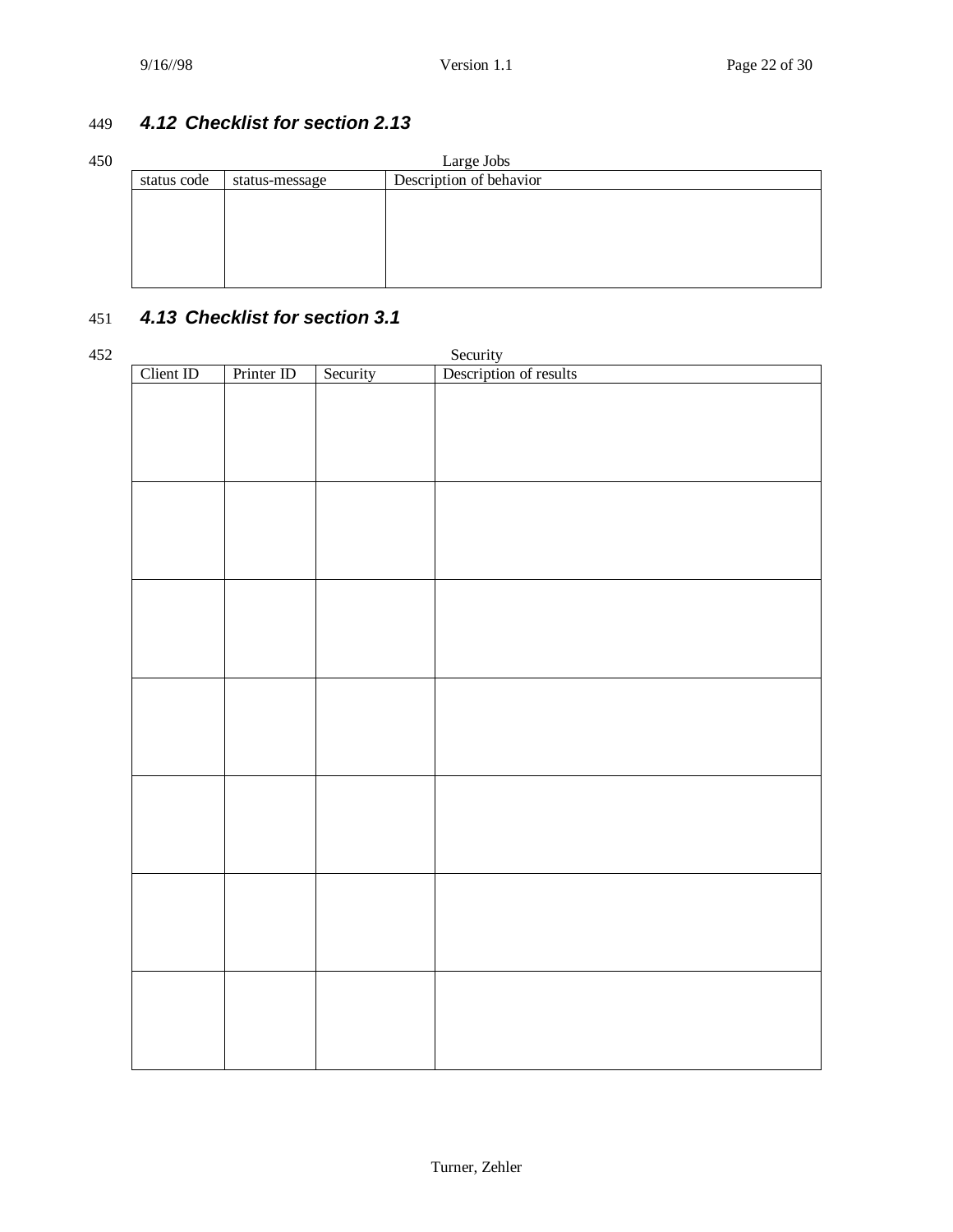## 453 *4.14 Checklist for section 3.2*

#### 454 Get-printer-attribute/Document-format Test

|                 |                     | Oct-prince-authoute/Document-format rest |
|-----------------|---------------------|------------------------------------------|
| 1 <sup>st</sup> | 2nd document-format | Description difference                   |
| document-       |                     |                                          |
| format          |                     |                                          |
|                 |                     |                                          |
|                 |                     |                                          |
|                 |                     |                                          |
|                 |                     |                                          |
|                 |                     |                                          |
|                 |                     |                                          |
|                 |                     |                                          |
|                 |                     |                                          |
|                 |                     |                                          |
|                 |                     |                                          |
|                 |                     |                                          |
|                 |                     |                                          |
|                 |                     |                                          |
|                 |                     |                                          |
|                 |                     |                                          |
|                 |                     |                                          |
|                 |                     |                                          |

## 455 *4.15 Checklist for section 3.3*

#### 456 Chunking Request/Response Test

| Component | Ids of components that   Describe results | $\sigma$ 1 $\sigma$ |
|-----------|-------------------------------------------|---------------------|
| IDs       | support chunking                          |                     |
|           |                                           |                     |
|           |                                           |                     |
|           |                                           |                     |
|           |                                           |                     |
|           |                                           |                     |
|           |                                           |                     |
|           |                                           |                     |
|           |                                           |                     |
|           |                                           |                     |
|           |                                           |                     |
|           |                                           |                     |
|           |                                           |                     |
|           |                                           |                     |
|           |                                           |                     |
|           |                                           |                     |
|           |                                           |                     |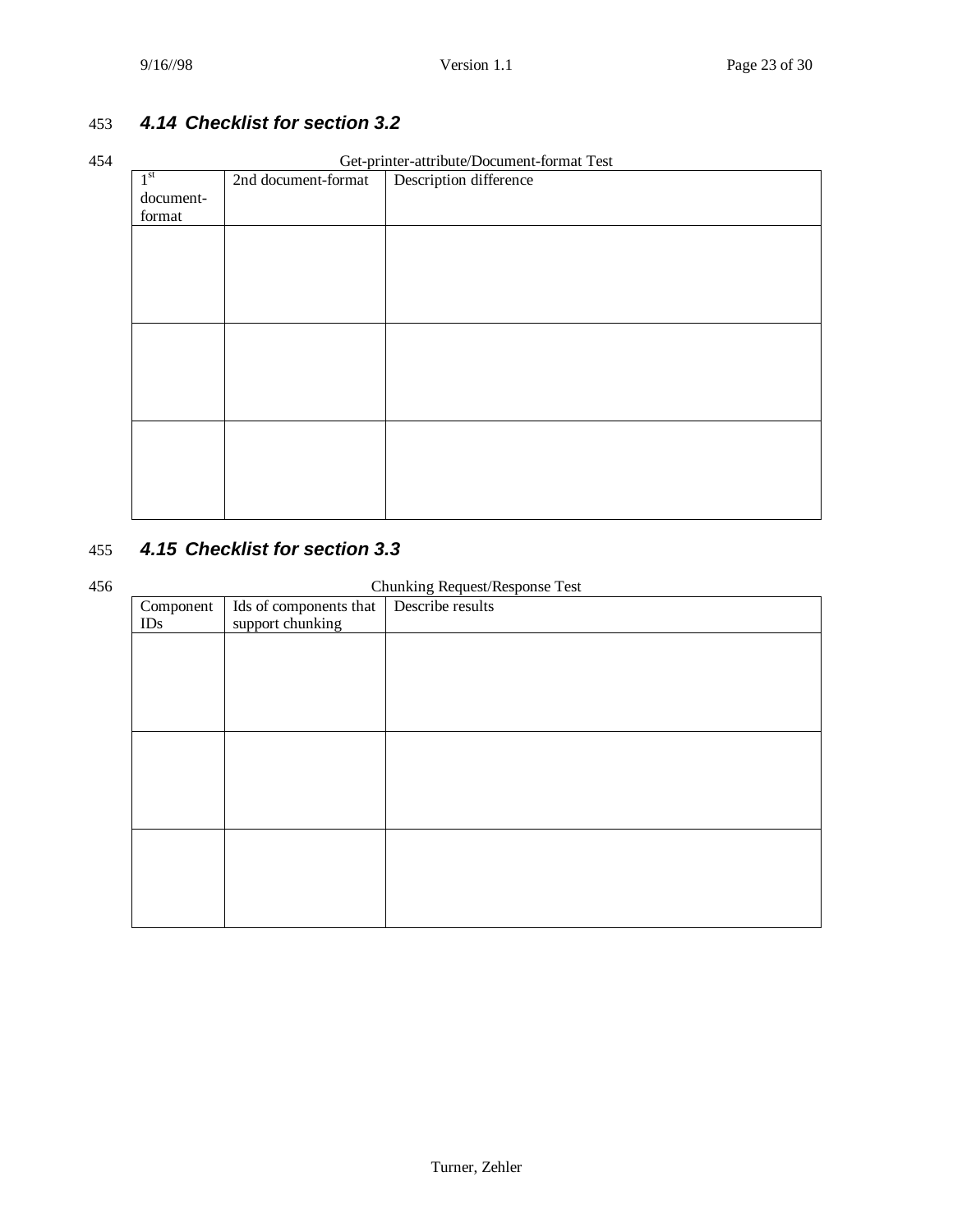## 457 *4.16 Checklist for section 3.4*

#### 458 HTTP version compatibility Test

| , |               |                   | THE RESIGN COMPATIONITY TUST |
|---|---------------|-------------------|------------------------------|
|   | Client ID $&$ | Printer ID & HTTP | Describe results             |
|   | <b>HTTP</b>   | Version           |                              |
|   | Version       |                   |                              |
|   |               |                   |                              |
|   |               |                   |                              |
|   |               |                   |                              |
|   |               |                   |                              |
|   |               |                   |                              |
|   |               |                   |                              |
|   |               |                   |                              |
|   |               |                   |                              |
|   |               |                   |                              |
|   |               |                   |                              |
|   |               |                   |                              |
|   |               |                   |                              |
|   |               |                   |                              |
|   |               |                   |                              |
|   |               |                   |                              |
|   |               |                   |                              |

459

460

## 461 **5 Summary Checklists**

462 The purpose of the set of tables in this section is to assign a shorthand ID to all operations, attributes and 463 syntaxes . These tables may also be used during and after the test to document the IPP Model coverage.

## 464 *5.1 Operation Coverage*

| ID               | <b>Operation</b>       | <b>Mandatory</b> | <b>Tested</b> |
|------------------|------------------------|------------------|---------------|
| OC01             | print-job              | Yes              |               |
| OC <sub>04</sub> | validate-job           | Yes              |               |
| OC05             | get-printer-attributes | Yes              |               |
| OC <sub>06</sub> | get-jobs               | Yes              |               |
| OC07             | get-job-attributes     | Yes              |               |
| OC <sub>08</sub> | cancel-job             | Yes              |               |
| OC09             | print-uri              | No               |               |
| OC10             | create-job             | No               |               |
| OC <sub>11</sub> | send-document          | N <sub>0</sub>   |               |
| OC <sub>12</sub> | send-uri               | No               |               |
| OC13             | hold-job               | No               |               |
| OC14             | release-job            | No               |               |
| OC15             | pause-printer          | No               |               |
| OC <sub>16</sub> | resume-printer         | No               |               |
| OC17             | purge-printer          | No               |               |
| OC <sub>18</sub> | restart-job            | No               |               |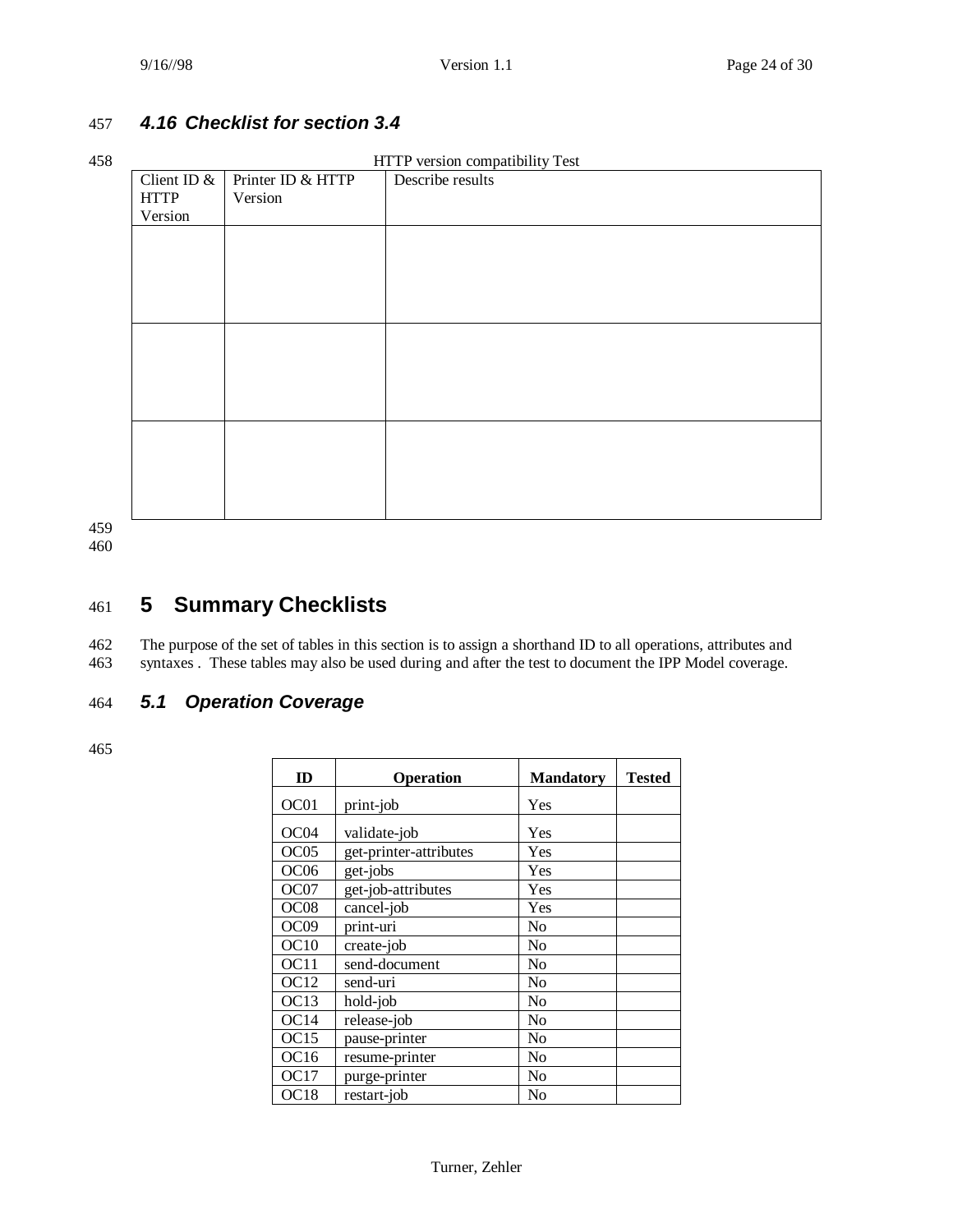## 467 *5.2 Operational Attributes Coverage*

|             | <b>Operational Attribute Coverage</b> |                            |                                                             |                  |               |  |
|-------------|---------------------------------------|----------------------------|-------------------------------------------------------------|------------------|---------------|--|
| ID          | <b>Operational Attribute</b>          | Group                      | <b>Comment</b>                                              | <b>Mandatory</b> | <b>Tested</b> |  |
| OA01        |                                       | job-attribute              | Tested by<br>get-jobs                                       | Yes              |               |  |
| OA02        |                                       | printer-attribute          | Tested by<br>get-printer-<br>attributes                     | Yes              |               |  |
| OA03        |                                       | unsupported-<br>attributes | Tested by<br>print-job<br>with<br>unsupported<br>attributes | Yes              |               |  |
| OA04        |                                       | operational-<br>attribute  | See OA08 to<br><b>OAZZ</b>                                  |                  |               |  |
| OA05        | version-number                        | preamble                   | Test with<br>any<br>operation                               | Yes              |               |  |
| <b>OA06</b> | operation-id                          | preamble                   | See section<br>5.1                                          | Yes              |               |  |
| OA07        | request-id                            | preamble                   | Test with<br>any<br>operation                               | Yes              |               |  |
| <b>OA08</b> | attributes-charset                    | operational-<br>attribute  | Must<br>support utf-8                                       | Yes              |               |  |
| <b>OA09</b> | attributes-natural-<br>language       | operational-<br>attribute  | Test imposes<br>en-us<br>requirement                        | Yes              |               |  |
| <b>OA10</b> | printer-uri                           | operational-<br>attribute  | This or<br>OA11 must<br>be 3rd<br>attribute                 | Conditional      |               |  |
| OA11        | job-uri                               | operational-<br>attribute  | This or<br>$OA10 \text{ must}$<br>be 3rd<br>attribute       | Conditional      |               |  |
| OA12        | job-id                                | operational-<br>attribute  | This must be<br>$4th$ attribute                             | Conditional      |               |  |
| OA13        | job-name                              | operational-<br>attribute  | Only for<br>print $\&$<br>validate<br>operations            | Optional         |               |  |
| OA14        | requesting-user-name                  | operational-<br>attribute  |                                                             | Optional         |               |  |
| OA15        | document-uri                          | operational-<br>attribute  | Only for<br>print-uri                                       | Conditional      |               |  |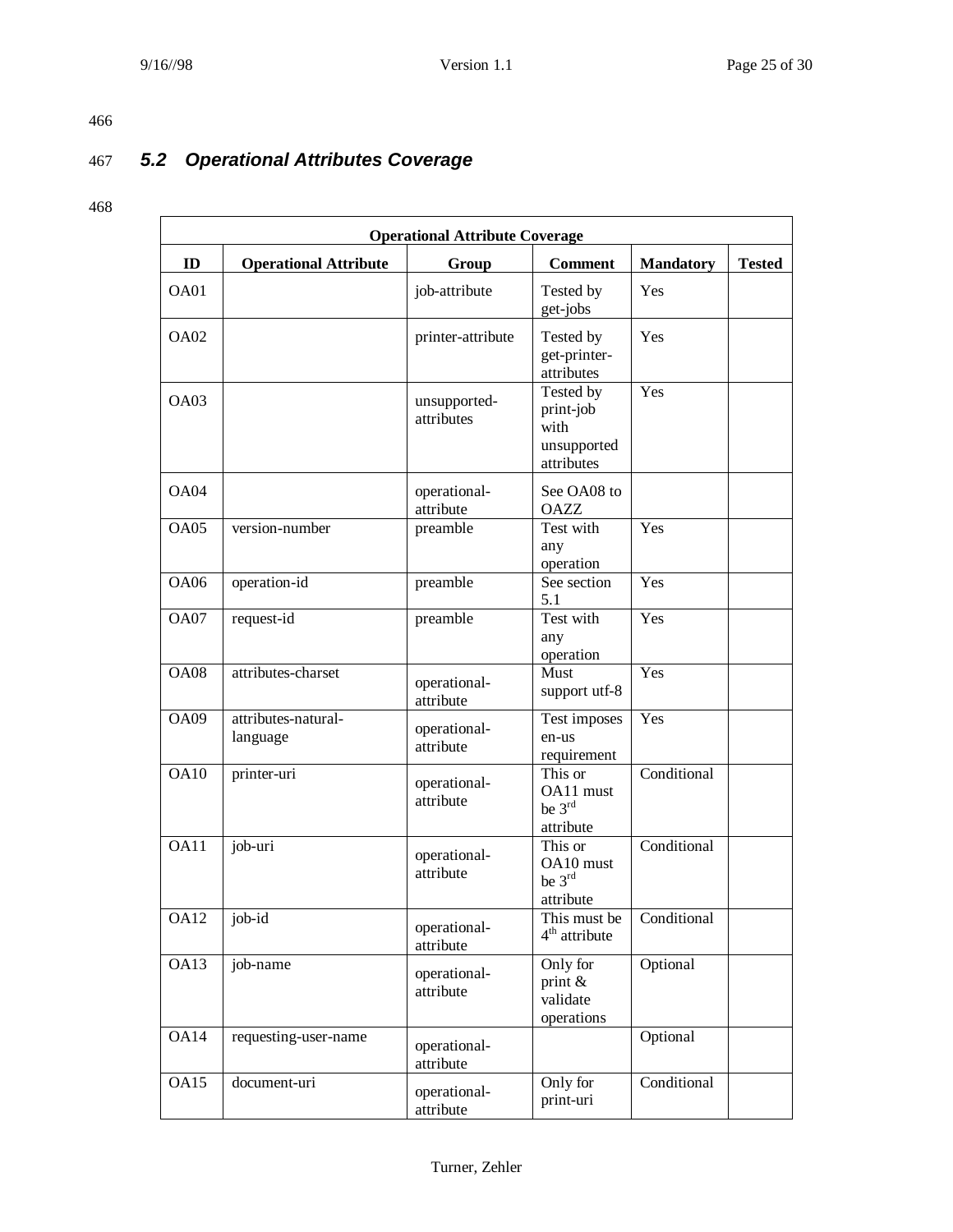| <b>Operational Attribute Coverage</b> |                               |                           |                                                  |                  |               |  |
|---------------------------------------|-------------------------------|---------------------------|--------------------------------------------------|------------------|---------------|--|
| ID                                    | <b>Operational Attribute</b>  | Group                     | <b>Comment</b>                                   | <b>Mandatory</b> | <b>Tested</b> |  |
| OA16                                  | last-document                 | operational-<br>attribute | Only for<br>send-uri and<br>send-<br>document    | Conditional      |               |  |
| <b>OA17</b>                           | status code                   | preamble                  | Test with<br>any response                        | Yes              |               |  |
| <b>OA18</b>                           | status-message                | operational-<br>attribute | Test with<br>any response                        | Optional         |               |  |
| <b>OA19</b>                           | compression                   | operational-<br>attribute | Only for<br>print $\&$<br>validate<br>operations | Optional         |               |  |
| <b>OA20</b>                           | document-natural-<br>language | operational-<br>attribute | Only for<br>print &<br>validate<br>operations    | Optional         |               |  |
| <b>OA21</b>                           | ipp-attribute-fidelity        | operational-<br>attribute | Only for<br>print $\&$<br>validate<br>operations | Optional         |               |  |
| OA22                                  | job-impressions               | operational-<br>attribute | Only for<br>print $\&$<br>validate<br>operations | Optional         |               |  |
| <b>OA23</b>                           | job-k-octets                  | operational-<br>attribute | Only for<br>print &<br>validate<br>operations    | Optional         |               |  |
| <b>OA24</b>                           | job-media-sheets              | operational-<br>attribute | Only for<br>print &<br>validate<br>operations    | Optional         |               |  |
| <b>OA25</b>                           | limit                         | operational-<br>attribute | Only for get-<br>jobs<br>operations              | Optional         |               |  |
| <b>OA26</b>                           | message                       | operational-<br>attribute | Only for<br>cancel<br>operations                 | Optional         |               |  |
| <b>OA27</b>                           | my-jobs                       | operational-<br>attribute | Only for get-<br>jobs<br>operations              | Optional         |               |  |
| <b>OA28</b>                           | requested-attributes          | operational-<br>attribute | Only for get-<br>* operations                    | Optional         |               |  |
| <b>OA29</b>                           | Document-format               | operational-<br>attribute | Only for<br>print<br>operations                  | Optional         |               |  |
| <b>OA30</b>                           | which-jobs                    | operational-<br>attribute | Only for get-<br>jobs<br>operations              | Optional         |               |  |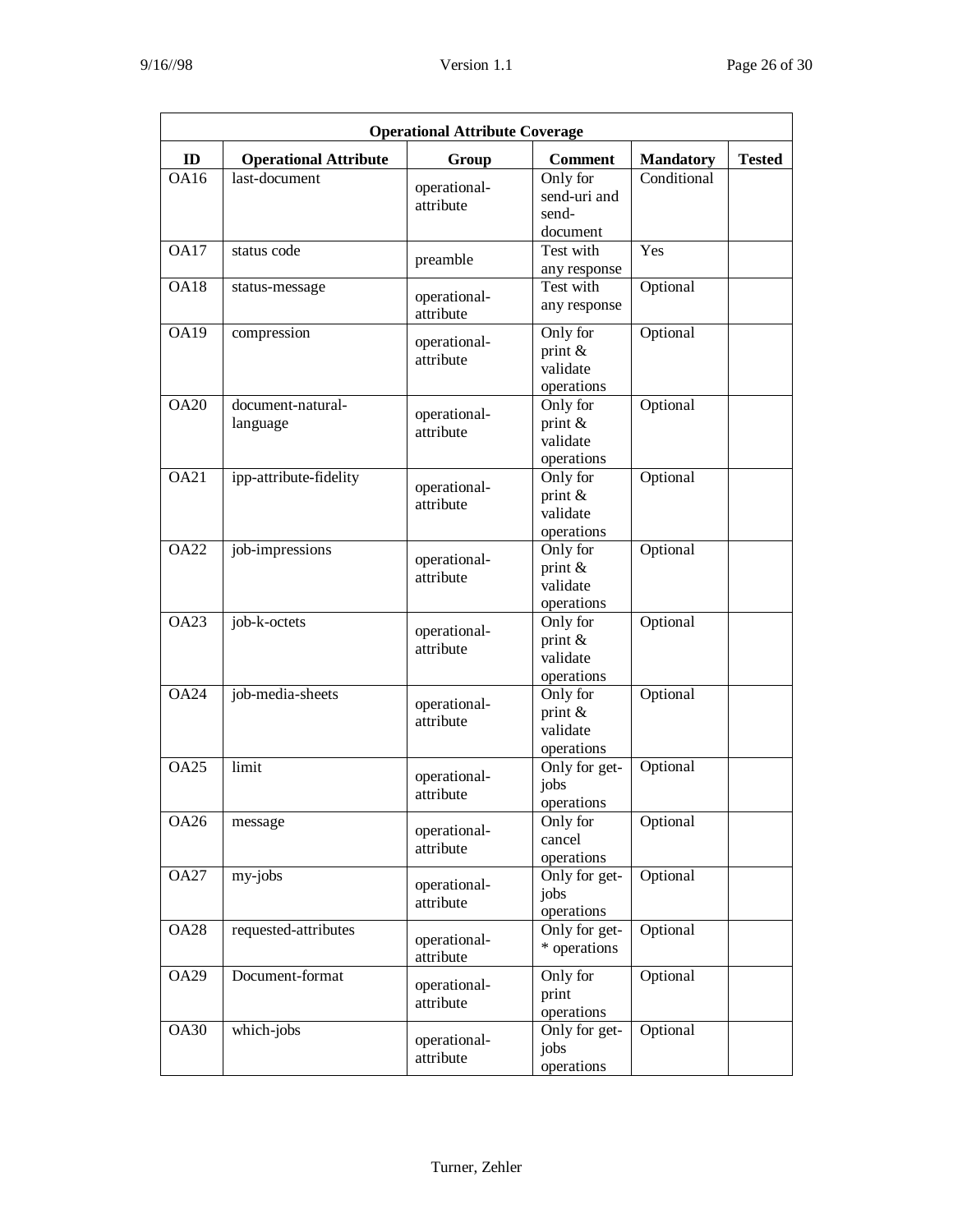## 469 *5.3 Attribute Coverage*

## 470 5.3.1 Printer Description

| <b>Printer Description</b> |                                   |                      |                  |               |  |
|----------------------------|-----------------------------------|----------------------|------------------|---------------|--|
| ID                         | <b>Attribute</b>                  | <b>Syntax</b>        | <b>Mandatory</b> | <b>Tested</b> |  |
| PD <sub>01</sub>           | printer-uri-supported             | uri                  | Yes              |               |  |
| PD <sub>01</sub>           | uri-security-supported            | 1setOf type2 keyword | Yes              |               |  |
| PD <sub>03</sub>           | printer-name                      | name                 | Yes              |               |  |
| PD <sub>04</sub>           | printer-state                     | type1 enum           | Yes              |               |  |
| PD <sub>05</sub>           | operations-supported              | 1setOf type2 enum    | Yes              |               |  |
| PD <sub>06</sub>           | charset-configured                | charset              | Yes              |               |  |
| PD <sub>07</sub>           | charset-supported                 | 1setOf charset       | Yes              |               |  |
| <b>PD08</b>                | natural-language-<br>configured   | naturalLanguage      | Yes              |               |  |
| <b>PD09</b>                | generated-natural-                | 1setOf               | Yes              |               |  |
|                            | language-supported                | naturalLanguage      |                  |               |  |
| <b>PD10</b>                | printer-is-accepting-jobs         | boolean              | Yes              |               |  |
| PD11                       | pdl-override-supported            | type2 keyword        | Yes              |               |  |
| PD12                       | printer-up-time                   | integer              | Yes              |               |  |
| PD13                       | printer-location                  | text                 | N <sub>o</sub>   |               |  |
| PD14                       | printer-info                      | text                 | N <sub>o</sub>   |               |  |
| <b>PD15</b>                | printer-more-info                 | uri                  | N <sub>o</sub>   |               |  |
| PD16                       | printer-driver-installer          | uri                  | N <sub>o</sub>   |               |  |
| PD17                       | printer-make-and-model            | text                 | No               |               |  |
| PD18                       | printer-more-info-                | uri                  | N <sub>o</sub>   |               |  |
|                            | manufacturer                      |                      |                  |               |  |
| PD19                       | printer-state-reasons             | 1setOf type2 keyword | No               |               |  |
| <b>PD20</b>                | printer-state-message             | text                 | No               |               |  |
| PD <sub>21</sub>           | document-format-default           | mimeMediaType        | No               |               |  |
| PD <sub>22</sub>           | document-format-                  | 1setOf               | No               |               |  |
|                            | supported                         | mimeMediaType        |                  |               |  |
| PD <sub>23</sub>           | queued-job-count                  | integer              | $\overline{No}$  |               |  |
| PD <sub>24</sub>           | printer-message-from-<br>operator | text                 | N <sub>o</sub>   |               |  |
| PD <sub>25</sub>           | color-supported                   | boolean              | $\rm No$         |               |  |
| PD26                       | reference-uri-schemes-            | 1setOf uriScheme     | N <sub>o</sub>   |               |  |
|                            | supported                         |                      |                  |               |  |
| <b>PD27</b>                | printer-current-time              | dateTime             | N <sub>o</sub>   |               |  |
| PD <sub>28</sub>           | multiple-operation-time-<br>out   | integer              | No               |               |  |
| PD <sub>29</sub>           | compression-supported             | 1setOf type3 keyword | No               |               |  |
| PD30                       | job-k-octets-supported            | rangeOfInteger       | No               |               |  |
| PD31                       | job-impressions-supported         | rangeOfInteger       | No               |               |  |
| PD32                       | job-media-sheets-                 | rangeOfInteger       | No               |               |  |
|                            | supported                         |                      |                  |               |  |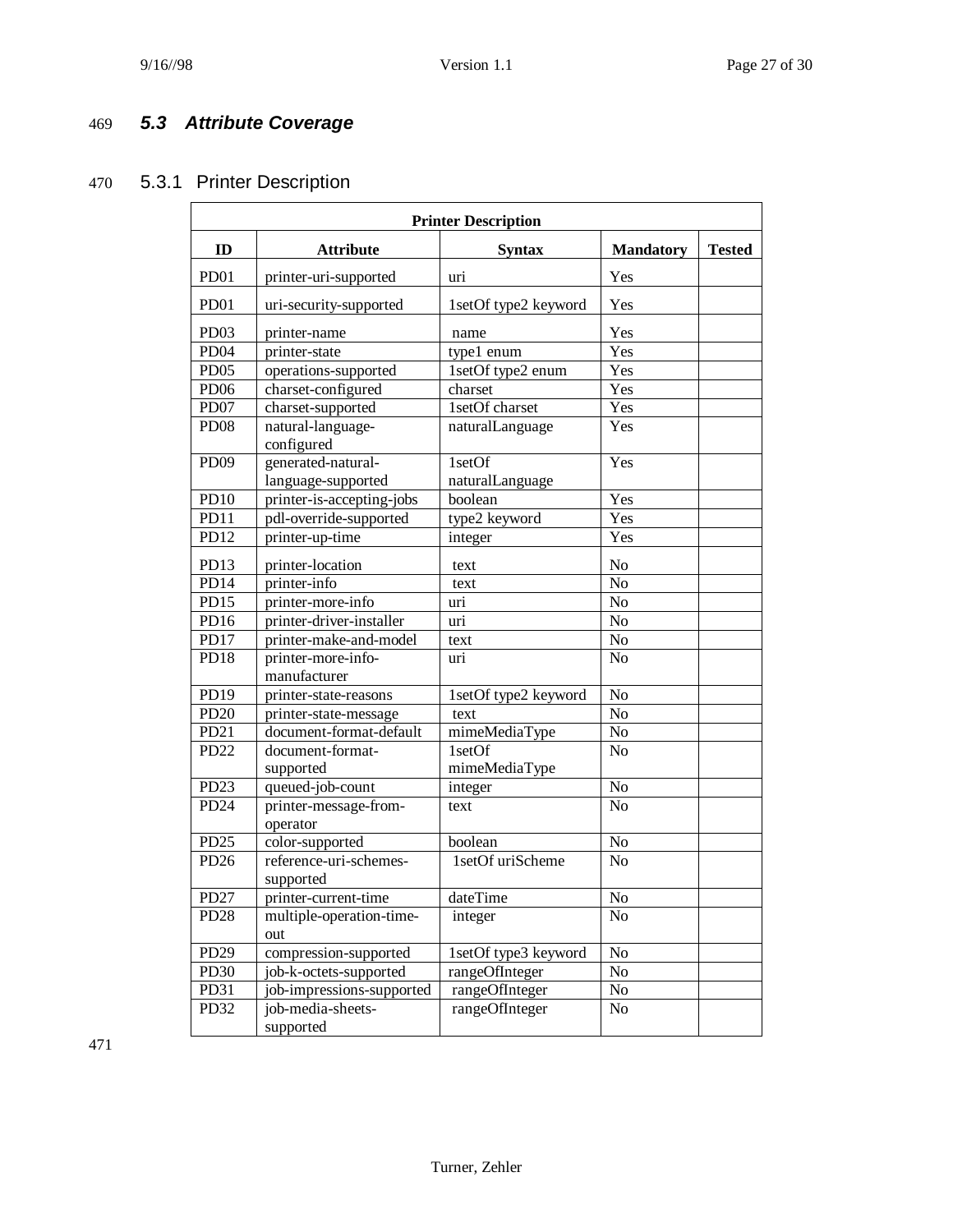## 472 5.3.2 Job Template

| <b>Job Template</b> |                                          |                                    |                  |               |
|---------------------|------------------------------------------|------------------------------------|------------------|---------------|
| ID                  | <b>Attribute</b>                         | <b>Syntax</b>                      | <b>Mandatory</b> | <b>Tested</b> |
| JT01                | job-priority                             | integer                            | N <sub>o</sub>   |               |
| JT02                | job-priority-default                     | integer                            | N <sub>0</sub>   |               |
| JT03                | job-priority-supported                   | integer                            | N <sub>o</sub>   |               |
| JT04                | job-hold-until                           | type4 keyword   name               | No               |               |
| JT05                | job-hold-until-default                   | type4 keyword   name               | N <sub>o</sub>   |               |
| JT06                | job-hold-until-supported                 | 1setOf type4 keyword<br>name       | N <sub>o</sub>   |               |
| JT07                | job-sheets                               | type4 keyword   name               | N <sub>o</sub>   |               |
| JT08                | job-sheets-default                       | type4 keyword   name               | N <sub>o</sub>   |               |
| JT09                | job-sheets-supported                     | 1setOf type4 keyword<br>name       | N <sub>o</sub>   |               |
| JT10                | multiple-document-<br>handling           | type2 keyword                      | N <sub>o</sub>   |               |
| JT11                | multiple-document-<br>handling-default   | type2 keyword                      | N <sub>o</sub>   |               |
| JT12                | multiple-document-<br>handling-supported | 1setOf type2 keyword               | N <sub>o</sub>   |               |
| JT13                | copies                                   | integer                            | N <sub>o</sub>   |               |
| JT14                | copies-default                           | integer                            | No               |               |
| JT15                | copies-supported                         | integer                            | No               |               |
| JT16                | finishings                               | 1setOf type2 enum                  | No               |               |
| JT17                | finishings-default                       | IsetOf type2 enum                  | No               |               |
| JT18                | finishings-supported                     | 1setOf type2 enum                  | No               |               |
| JT19                | page-ranges                              | 1setOf rangeOfInteger              | No               |               |
| JT20<br>JT21        | page-ranges-supported<br>sides           | boolean                            | No<br>No         |               |
| JT22                | sides-default                            | type2 keyword<br>type2 keyword     | No               |               |
| JT23                | sides-supported                          | 1setOf type2 keyword               | No               |               |
| JT24                | number-up                                | integer                            | No               |               |
| JT25                | number-up-default                        | integer                            | No               |               |
| JT26                | number-up-supported                      | 1setOf integer  <br>rangeOfInteger | No               |               |
| JT27                | orientation-requested                    | type2                              | No               |               |
| JT28                | orientation-requested-<br>default        | type2                              | N <sub>o</sub>   |               |
| JT29                | orientation-requested-<br>supported      | 1setOf type2                       | No               |               |
| <b>JT30</b>         | media                                    | type4 keyword   name               | N <sub>o</sub>   |               |
| JT31                | media-default                            | type4 keyword   name               | No               |               |
| JT32                | media-supported                          | 1setOf type4 keyword<br>name       | No               |               |
| JT33                | media-ready                              | 1setOf type4 keyword<br>name       | N <sub>o</sub>   |               |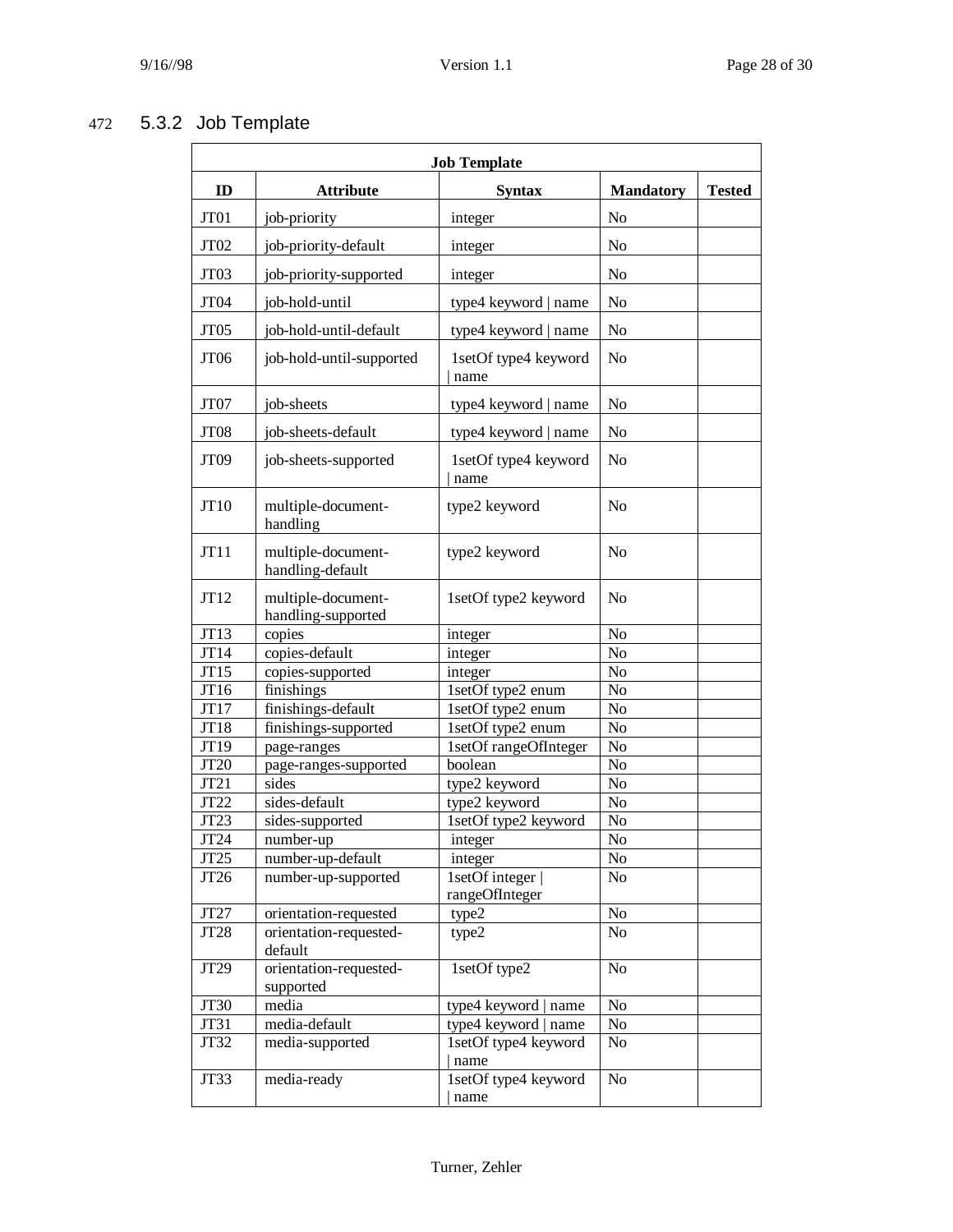| <b>Job Template</b> |                                  |                   |                  |               |
|---------------------|----------------------------------|-------------------|------------------|---------------|
| ID                  | <b>Attribute</b>                 | <b>Syntax</b>     | <b>Mandatory</b> | <b>Tested</b> |
| JT34                | printer-resolution               | resolution        | No               |               |
| JT35                | printer-resolution-default       | resolution        | N <sub>0</sub>   |               |
| JT36                | printer-resolution-<br>supported | 1setOf resolution | N <sub>0</sub>   |               |
| JT37                | print-quality                    | type2 enum        | N <sub>0</sub>   |               |
| JT38                | print-quality-default            | type2 enum        | N <sub>0</sub>   |               |
| JT39                | print-quality-supported          | 1setOf type2 enum | No               |               |

## 474 5.3.3 Job Description

| <b>Job Description</b> |                           |                      |                  |               |
|------------------------|---------------------------|----------------------|------------------|---------------|
| ID                     | <b>Attribute</b>          | <b>Syntax</b>        | <b>Mandatory</b> | <b>Tested</b> |
| J <sub>D01</sub>       | job-uri                   | uri                  | Yes              |               |
| J <sub>D</sub> 02      | job-id                    | integer              | Yes              |               |
| JD03                   | job-printer-uri           | uri                  | Yes              |               |
| JD04                   | job-name                  | name                 | Yes              |               |
| J <sub>D05</sub>       | job-originating-user-name | name                 | Yes              |               |
| JD <sub>06</sub>       | job-state                 | type1 enum           | Yes              |               |
| J <sub>D</sub> 07      | attributes-charset        | charset              | Yes              |               |
| JD08                   | attributes-natural-       | naturalLanguage      | Yes              |               |
|                        | language                  |                      |                  |               |
| JD <sub>09</sub>       | job-more-info             | uri                  | N <sub>o</sub>   |               |
| JD10                   | job-state-reasons         | 1setOf type2 keyword | N <sub>o</sub>   |               |
| JD11                   | job-state-message         | text                 | No               |               |
| JD12                   | number-of-documents       | integer              | N <sub>o</sub>   |               |
| JD13                   | output-device-assigned    | name                 | N <sub>o</sub>   |               |
| JD14                   | time-at-creation          | integer              | No               |               |
| JD15                   | time-at-processing        | integer              | N <sub>o</sub>   |               |
| JD16                   | time-at-completed         | integer              | N <sub>o</sub>   |               |
| JD17                   | number-of-intervening-    | integer              | N <sub>o</sub>   |               |
|                        | iobs                      |                      |                  |               |
| JD18                   | job-message-from-         | text                 | N <sub>o</sub>   |               |
|                        | operator                  |                      |                  |               |
| JD19                   | job-k-octets              | integer              | N <sub>o</sub>   |               |
| JD20                   | job-impressions           | integer              | N <sub>o</sub>   |               |
| JD21                   | job-media-sheets          | integer              | N <sub>o</sub>   |               |
| JD22                   | job-k-octets-processed    | integer              | N <sub>o</sub>   |               |
| JD23                   | job-impressions-          | integer              | No               |               |
|                        | completed                 |                      |                  |               |
| JD24                   | job-media-sheets-         | integer              | No               |               |
|                        | completed                 |                      |                  |               |

## 475 *5.4 Syntax Coverage*

| <b>Syntax Coverage</b> |                  |                  |                  |               |
|------------------------|------------------|------------------|------------------|---------------|
| ID                     | <b>Syntax</b>    | <b>Attribute</b> | <b>Mandatory</b> | <b>Tested</b> |
| SC01                   | text             | printer-location | No               |               |
| SC <sub>02</sub>       | textWithLanguage |                  |                  |               |
| SC <sub>03</sub>       | name             | printer-name     | Yes              |               |
| SC04                   | nameWithLanguage |                  |                  |               |